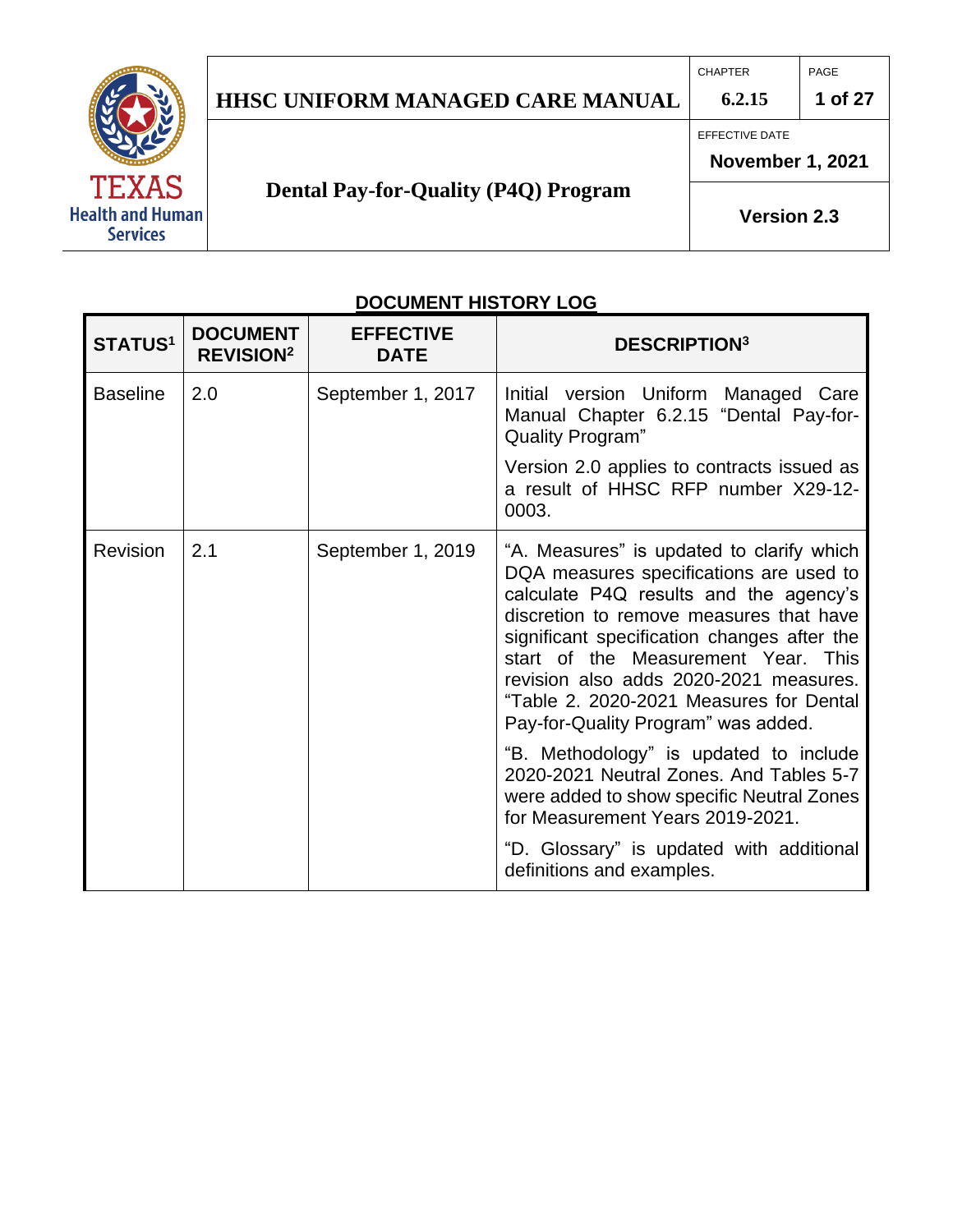# **HHSC UNIFORM MANAGED CARE MANUAL 6.2.15 2 of 27**

CHAPTER PAGE

EFFECTIVE DATE

**November 1, 2021** 

# **Dental Pay-for-Quality (P4Q) Program**

**Version 2.3**

| STATUS <sup>1</sup> | <b>DOCUMENT</b><br><b>REVISION<sup>2</sup></b> | <b>EFFECTIVE</b><br><b>DATE</b> | <b>DESCRIPTION3</b>                                                                                                                                                                                                                                                                              |  |
|---------------------|------------------------------------------------|---------------------------------|--------------------------------------------------------------------------------------------------------------------------------------------------------------------------------------------------------------------------------------------------------------------------------------------------|--|
| <b>Revision</b>     | 2.2                                            | <b>January 1, 2021</b>          | Version 2.2 applies to contracts issued as<br>HHSC<br><b>RFP</b><br>result<br>of<br>number<br>a<br>HHS0002879.<br>"Table of Contents" is added.                                                                                                                                                  |  |
|                     |                                                |                                 | "II. Dental P4Q Program" is updated to<br>reflect the listed measure and benchmark<br>changes:                                                                                                                                                                                                   |  |
|                     |                                                |                                 | suspension of the 2020 program<br>(II.A.1),<br>addition<br>of a Bonus<br>Pool<br>methodology (II.A.2, II.C, II.E.3)<br>providing the 2021-2022 Upper<br>Threshold of the Neutral Zone by<br>MCO Notice,<br>addition of P4Q exceptions (II.D),<br>and changing notifications timelines<br>(II.F). |  |
| Revision            | 2.2.1                                          | April 14, 2021                  | Accessibility approved version.                                                                                                                                                                                                                                                                  |  |

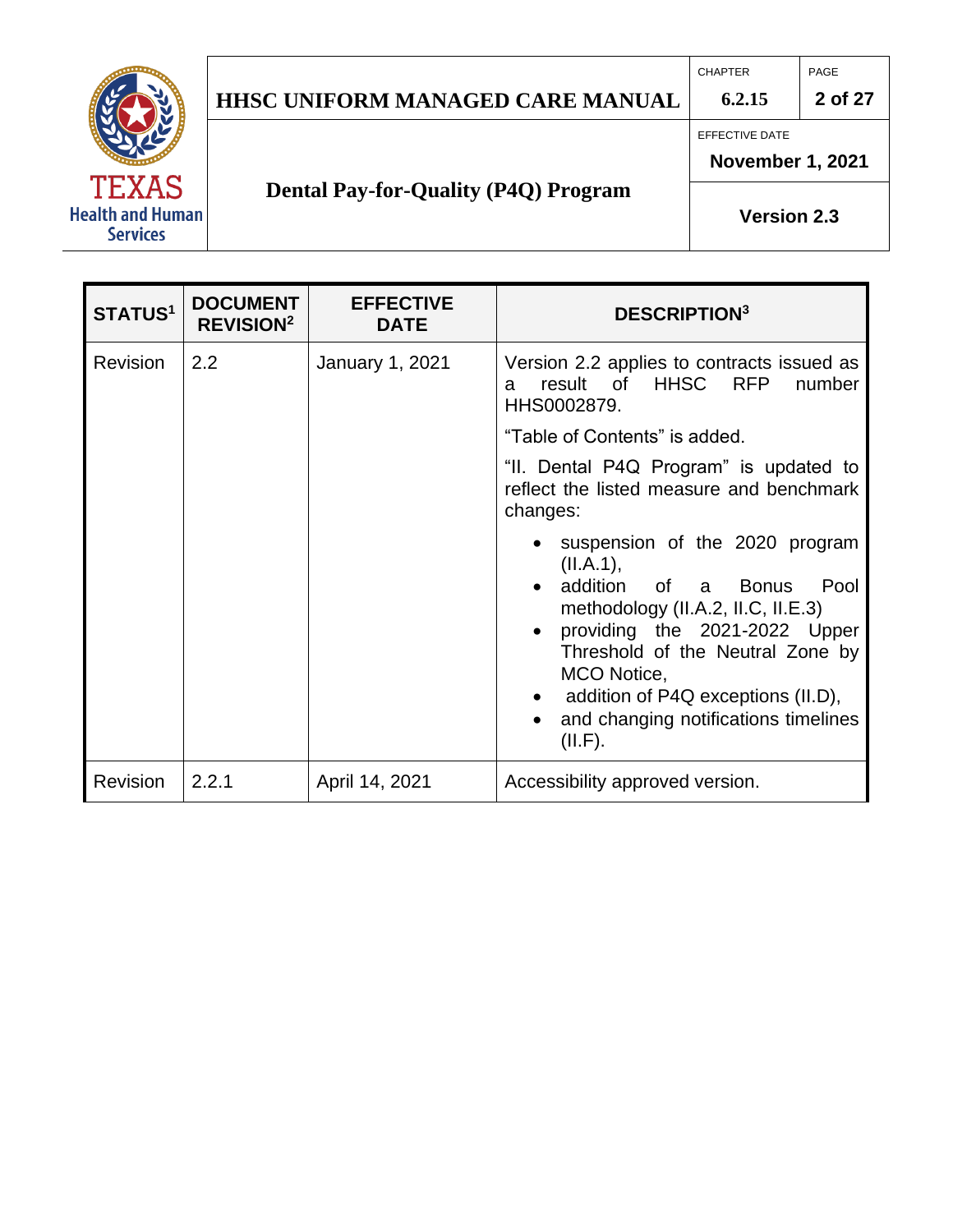# **HHSC UNIFORM MANAGED CARE MANUAL 6.2.15 3 of 27**

CHAPTER PAGE



EFFECTIVE DATE

**November 1, 2021** 

# **Dental Pay-for-Quality (P4Q) Program**

**Version 2.3**

| Revision | 2.3 | September 1, 2021 | "II. Dental P4Q Program" is updated to<br>reflect the following changes:                                                                                                     |
|----------|-----|-------------------|------------------------------------------------------------------------------------------------------------------------------------------------------------------------------|
|          |     |                   | <b>Clarifies that HHSC will:</b>                                                                                                                                             |
|          |     |                   | Review measures and<br>$\circ$<br>methodology at least every<br>other year,                                                                                                  |
|          |     |                   | Make every reasonable effort to<br>$\circ$<br>communicate biennial review<br>changes prior to the<br>Measurement Year, and                                                   |
|          |     |                   | Make every reasonable effort to<br>$\circ$<br>communicate changes due to<br>unforeseen circumstances at<br>least 30 days prior to the end of<br>the Measurement Year (II.A); |
|          |     |                   | Suspends the program for<br>Measurement Year 2021;                                                                                                                           |
|          |     |                   | Defines Measurement Years 2022-<br>2023 measures (II.A.1);                                                                                                                   |
|          |     |                   | Changes the reference year to the<br>$\bullet$<br>prior Measurement Year beginning<br>with Measurement Year 2022 (II.B,<br>ILC);                                             |
|          |     |                   | <b>Clarifies that the Upper Threshold</b><br>$\bullet$<br>of the Neutral Zone will be at least<br>$0.5$ (II.B.1);                                                            |
|          |     |                   | Clarifies that per-member cost will<br>$\bullet$<br>be calculated by the EQRO (II.B.1);                                                                                      |
|          |     |                   | Adds additional information on<br>example calculations (II.E);                                                                                                               |
|          |     |                   | Clarifies that plans will have 20<br>days to review measure results                                                                                                          |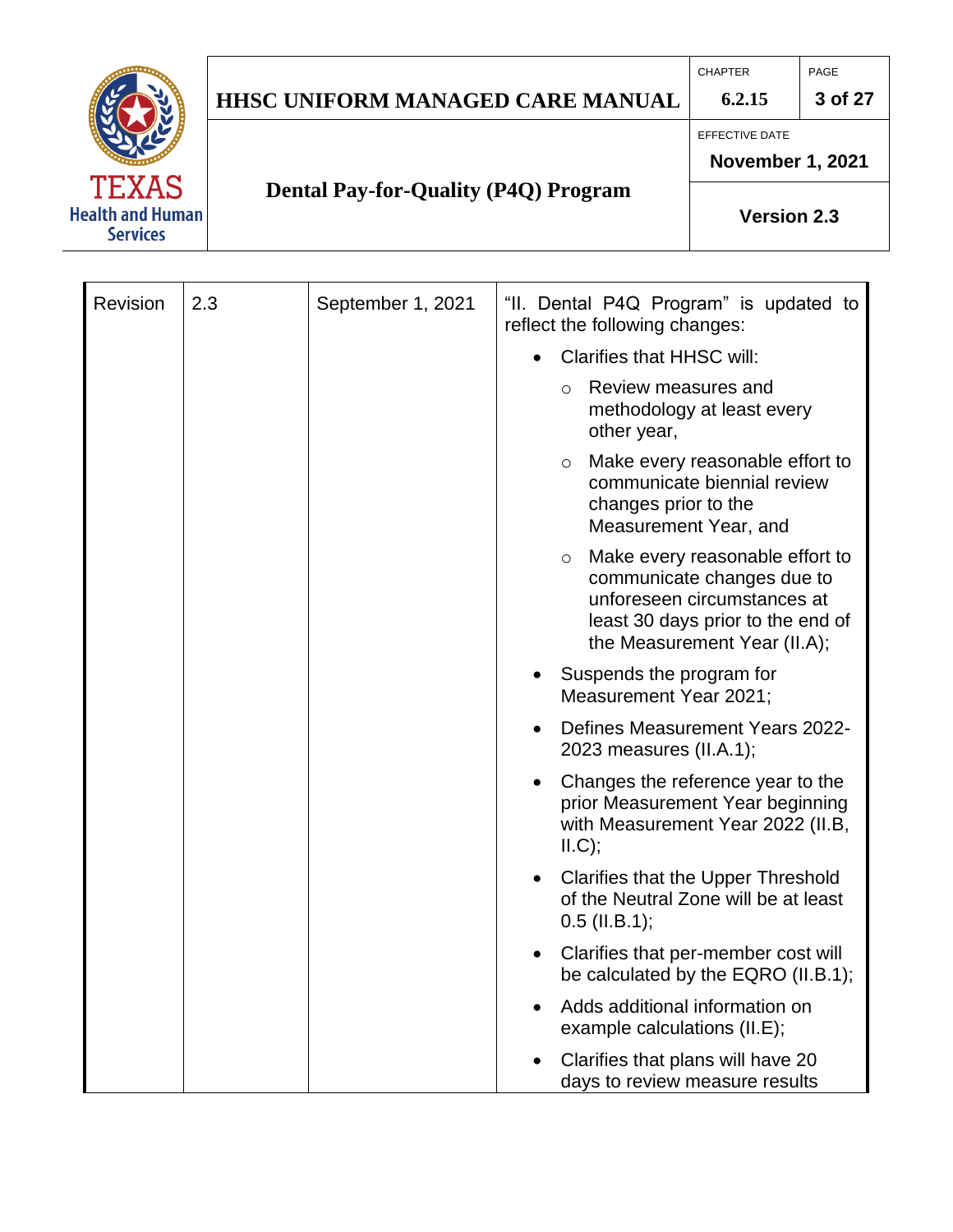## **HHSC UNIFORM MANAGED CARE MANUAL 6.2.15 4 of 27**

EFFECTIVE DATE

**November 1, 2021** 

## **Dental Pay-for-Quality (P4Q) Program**

**Version 2.3**

| <b>STATUS1</b> | <b>DOCUMENT</b><br><b>REVISION<sup>2</sup></b> | <b>EFFECTIVE</b><br><b>DATE</b> |           | <b>DESCRIPTION3</b>                                                   |
|----------------|------------------------------------------------|---------------------------------|-----------|-----------------------------------------------------------------------|
|                |                                                |                                 |           | prior to P4Q recoupment and<br>distribution calculation (II.E.5);     |
|                |                                                |                                 | $\bullet$ | Removes language providing for<br>preliminary meeting times (II.E.5); |
|                |                                                |                                 | $\bullet$ | Clarifies that distributions will be<br>made by voucher (II.5.e); and |
|                |                                                |                                 | $\bullet$ | Makes edits for plain language<br>throughout.                         |

**<sup>1</sup>** Status should be represented as "Baseline" for initial issuances, "Revision" for changes to the Baseline version, and "Cancellation" for withdrawn versions

<sup>2</sup>Revisions should be numbered according to the version of the issuance and sequential numbering of the revision—e.g., "1.2" refers to the first version of the document and the second revision.

<sup>3</sup> Brief description of the changes to the document made in the revision.



CHAPTER PAGE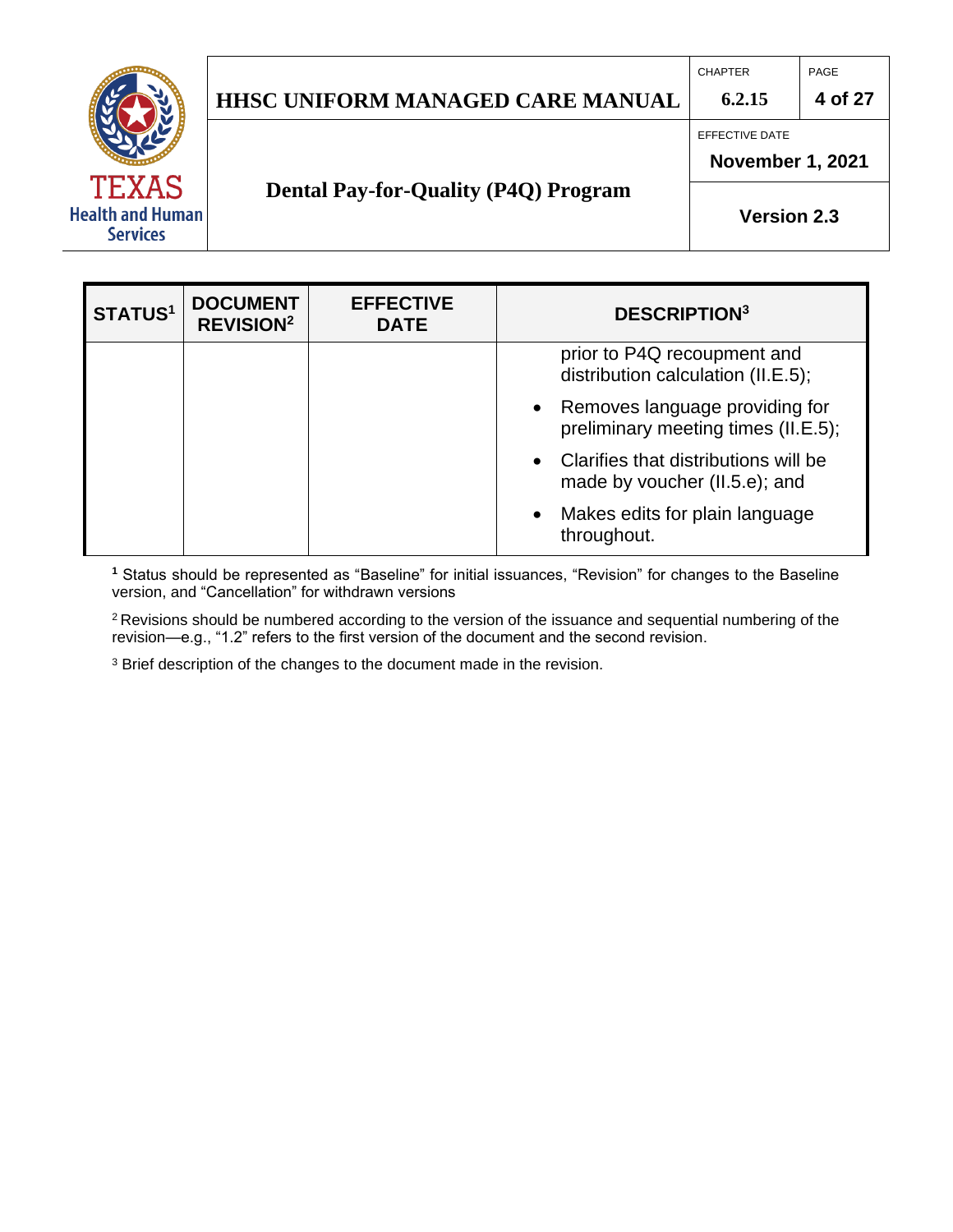# HHSC UNIFORM MANAGED CARE MANUAL

CHAPTER  $6.2.15$ 

EFFECTIVE DATE



# **Dental Pay-for-Quality (P4Q) Program**

**November 1, 2021** 

PAGE

5 of 27

Version 2.3

## **Table of Contents**

| 1. |  |
|----|--|
|    |  |
|    |  |
|    |  |
|    |  |
|    |  |
|    |  |
|    |  |
|    |  |
|    |  |
|    |  |
|    |  |
|    |  |
|    |  |
|    |  |
|    |  |
|    |  |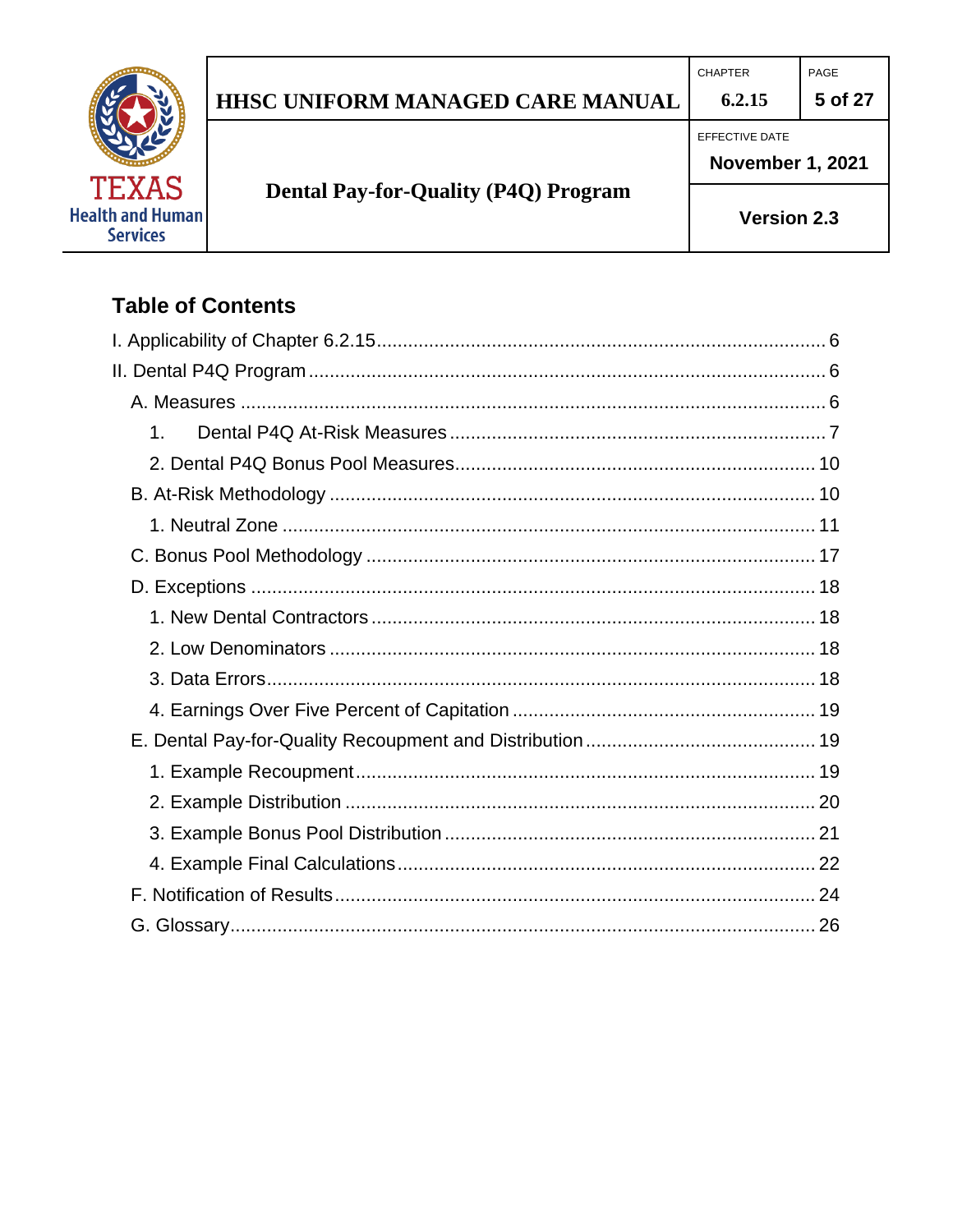

## <span id="page-5-0"></span>**I. Applicability of Chapter 6.2.15**

This chapter applies to Dental Contractors providing Texas Medicaid and CHIP dental services to Members through dental health plans.

## <span id="page-5-1"></span>**II. Dental P4Q Program**

HHSC expects the Dental Contractors providing Texas Medicaid and CHIP dental services to continually improve performance to ensure Members are receiving quality care and services. This chapter details the methodology and measures for the dental Payfor-Quality (P4Q) program beginning with calendar year 2018 data. The model defined in this UMCM chapter will continue to apply to the Measurement Years that follow unless superseded by subsequent amendments to this chapter.

#### <span id="page-5-2"></span>**A. Measures**

The measures included in the dental P4Q program are listed in Tables 1-4. These measures apply to programs under the Texas Medicaid and CHIP Dental Services Managed Care Contract. Technical specifications for these measures can be found at the Dental Quality Alliance (DQA) website<sup>1</sup>. DQA data year measure specifications are typically released in September of the Measurement Year. For example, 2018 Measurement Year utilizes DQA 2018 data year measure specifications. If HHSC determines that a measure changed significantly during the Measurement Year, the agency may remove the measure and redistribute the at-risk percentage for that measure equally among the other measures. Plans will be notified of any changes to the at-risk percentages as soon as possible. HHSC will make every reasonable effort to communicate any changes at least 30 days prior to the end of the Measurement Year.

HHSC will review the P4Q measures and methodology at least every other year (biennially). HHSC will make every reasonable effort to communicate changes prior to the beginning of the Measurement Year to which it pertains,<sup>2</sup> and Dental Contractors will be given an opportunity to comment on any changes.

<sup>1</sup> Dental Quality Alliance website: http://www.ada.org/en/science-research/dental-quality-alliance

<sup>&</sup>lt;sup>2</sup> For 2021 and 2022, some changes were communicated after the start of the Measurement Year due to time constraints associated with the COVID-19 pandemic.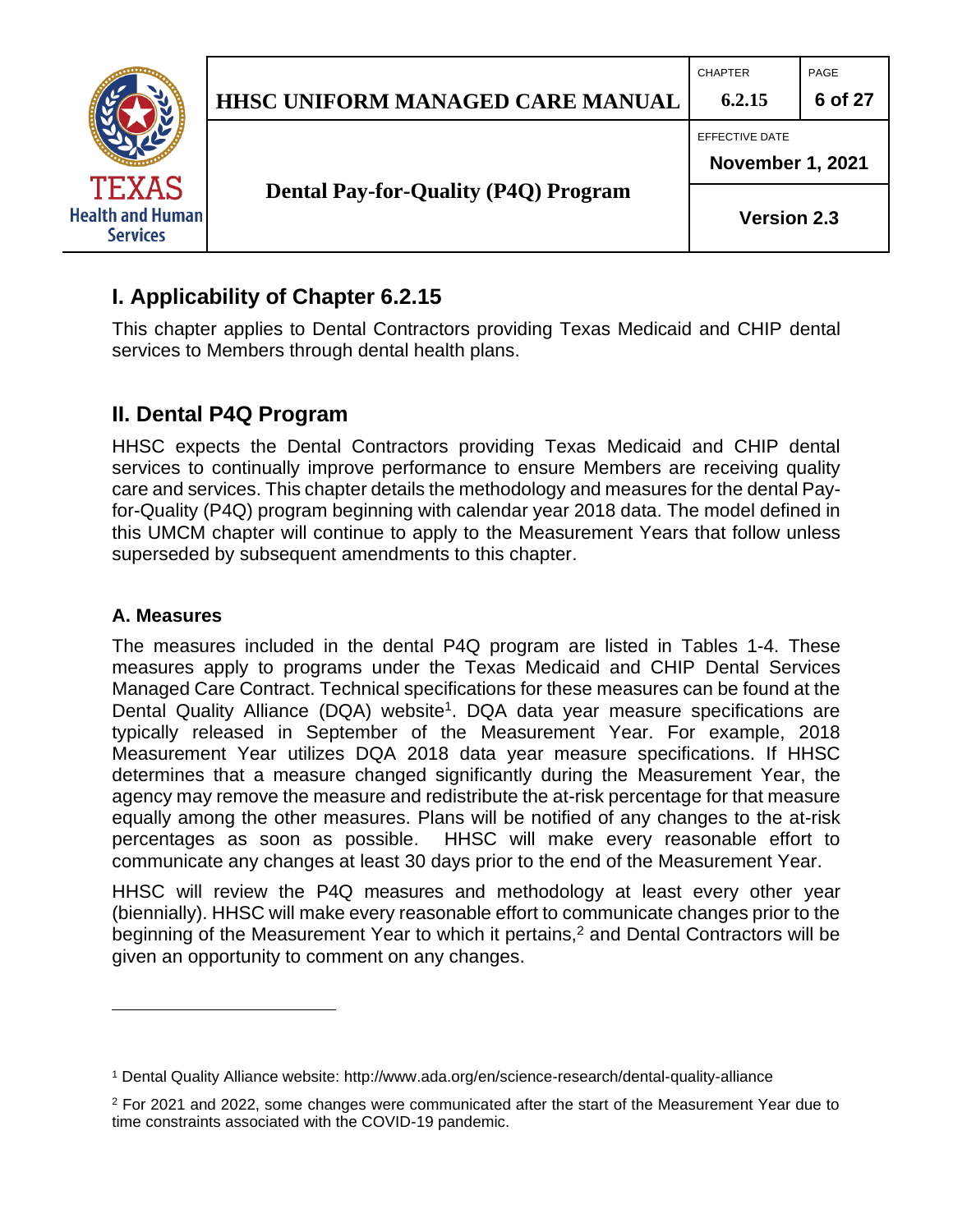|                                            |                                             | <b>CHAPTER</b>          | PAGE    |
|--------------------------------------------|---------------------------------------------|-------------------------|---------|
|                                            | <b>HHSC UNIFORM MANAGED CARE MANUAL</b>     | 6.2.15                  | 7 of 27 |
|                                            |                                             | <b>EFFECTIVE DATE</b>   |         |
| <b>TEXAS</b>                               |                                             | <b>November 1, 2021</b> |         |
| <b>Health and Human</b><br><b>Services</b> | <b>Dental Pay-for-Quality (P4Q) Program</b> | <b>Version 2.3</b>      |         |
|                                            |                                             |                         |         |

#### <span id="page-6-0"></span>**1. Dental P4Q At-Risk Measures**

Tables 1-3 show the measures at risk of recoupment for Measurement Years 2018-2019 and -2022-2023. HHSC suspended the P4Q program for Measurement Years 2020-2021 because of the COVID-19 pandemic.

| <b>Measure</b>                                                                                                                            | <b>Description</b>                                                                                                                                                                                         | <b>Medicaid</b><br>Age | <b>CHIP</b><br>Age |
|-------------------------------------------------------------------------------------------------------------------------------------------|------------------------------------------------------------------------------------------------------------------------------------------------------------------------------------------------------------|------------------------|--------------------|
| <b>DQA Measure:</b><br><b>Oral Evaluation, Dental</b><br><b>Services</b>                                                                  | Percentage of enrolled children:<br>who received a comprehensive or<br>periodic oral evaluation within the<br>reporting year <sup>3</sup>                                                                  | $0 - 20$<br>years      | $0 - 18$<br>years  |
| <b>DQA Measure:</b><br><b>Topical Fluoride for</b><br><b>Children at Elevated</b><br><b>Caries Risk, Dental</b><br><b>Health Services</b> | Percentage of enrolled children:<br>at "elevated" risk for cavities (i.e.<br>"moderate" or "high") and<br>received at least 2 topical fluoride<br>applications within the reporting<br>year                | $1 - 20$<br>years      | $1 - 18$<br>years  |
| <b>DQA Measure:</b><br>Sealants for 6-9 year-old<br><b>Children at Elevated</b><br><b>Risk, Dental Services</b>                           | Percentage of enrolled children:<br>at "elevated" risk for cavities (i.e.<br>"moderate" or "high") and<br>received a sealant on a permanent<br>$\bullet$<br>first molar tooth within the reporting<br>year | 6-9 years              | $6 - 9$<br>years   |

**Table 1. 2018 Dental Pay-for-Quality Program At-Risk Measures**

<sup>&</sup>lt;sup>3</sup> For the dental P4Q program, the reporting year is the Measurement Year.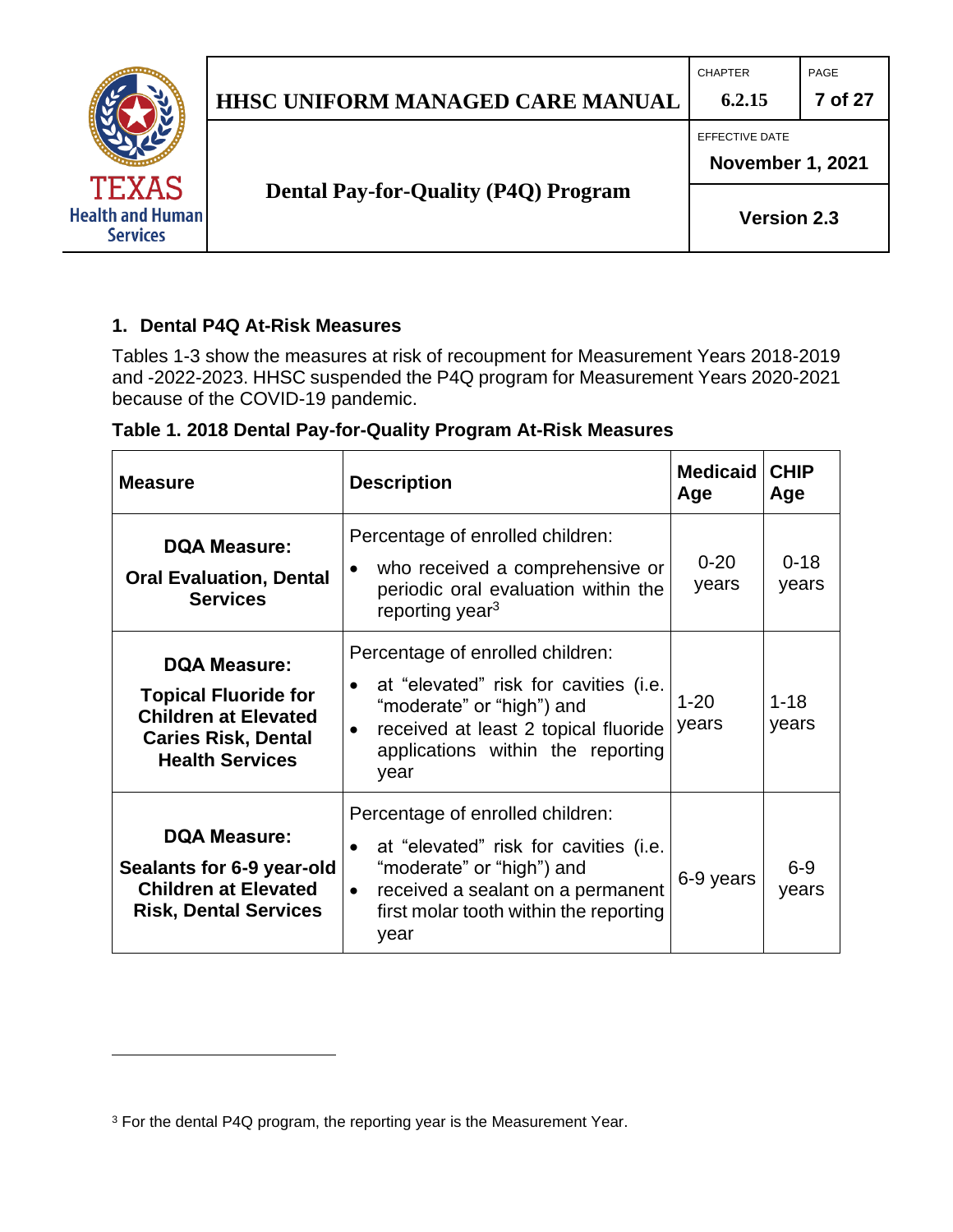## **HHSC UNIFORM MANAGED CARE MANUAL 6.2.15 8 of 27**

CHAPTER PAGE



EFFECTIVE DATE

**November 1, 2021**

# **Dental Pay-for-Quality (P4Q) Program**

**Version 2.3**

| <b>Measure</b>                                                                                                  | <b>Description</b>                                                                                                                                                                                | <b>Medicaid CHIP</b><br>Age | Age                |
|-----------------------------------------------------------------------------------------------------------------|---------------------------------------------------------------------------------------------------------------------------------------------------------------------------------------------------|-----------------------------|--------------------|
| <b>DQA Measure:</b><br>Sealants for 10-14 year-<br>old Children at Elevated   •<br><b>Risk, Dental Services</b> | Percentage of enrolled children:<br>at "elevated" risk for cavities (i.e.<br>"moderate" or "high") and<br>received a sealant on a permanent<br>second molar tooth within<br>the<br>reporting year | $10 - 14$<br>years          | $10 - 14$<br>years |

### **Table 2. 2019 Dental Pay-for-Quality Program At-Risk Measures**

| <b>Measure</b>                                                                                                                            | <b>Description</b>                                                                                                                                                                                                    | <b>Medicaid   CHIP</b><br>Age | Age               |
|-------------------------------------------------------------------------------------------------------------------------------------------|-----------------------------------------------------------------------------------------------------------------------------------------------------------------------------------------------------------------------|-------------------------------|-------------------|
| <b>DQA Measure:</b><br><b>Oral Evaluation, Dental</b><br><b>Services</b>                                                                  | Percentage of enrolled children:<br>who received a comprehensive or<br>periodic oral evaluation within the<br>reporting year                                                                                          | $0 - 20$<br>years             | $0 - 18$<br>years |
| <b>DQA Measure:</b><br><b>Topical Fluoride for</b><br><b>Children at Elevated</b><br><b>Caries Risk, Dental</b><br><b>Health Services</b> | Percentage of enrolled children:<br>at "elevated" risk for cavities (i.e.<br>$\bullet$<br>"moderate" or "high") and<br>received at least 2 topical fluoride<br>$\bullet$<br>applications within the reporting<br>year | $1 - 20$<br>years             | $1 - 18$<br>years |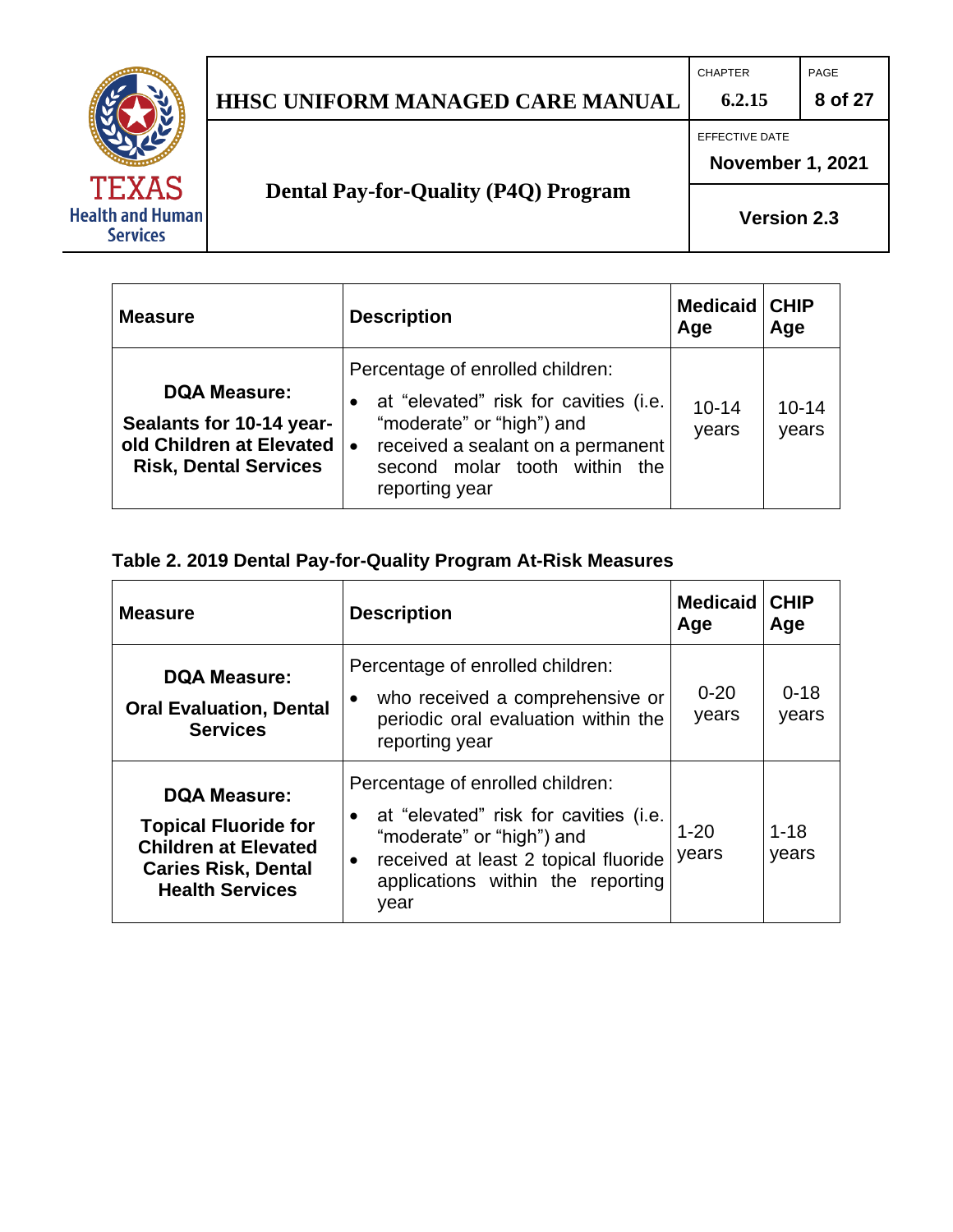# **HHSC UNIFORM MANAGED CARE MANUAL 6.2.15 9 of 27**

CHAPTER PAGE

EFFECTIVE DATE



**Dental Pay-for-Quality (P4Q) Program**

**November 1, 2021**

**Version 2.3**

**Table 3. 2022-2023 Dental Pay-for-Quality Program At-Risk Measures**

| <b>Measure</b>                                                                                                                            | <b>Description</b>                                                                                                                                                                                                     | <b>Medicaid</b><br>Age                         | <b>CHIP Age</b>                                |
|-------------------------------------------------------------------------------------------------------------------------------------------|------------------------------------------------------------------------------------------------------------------------------------------------------------------------------------------------------------------------|------------------------------------------------|------------------------------------------------|
| <b>DQA Measure:</b><br><b>Oral Evaluation,</b><br><b>Dental Services</b>                                                                  | Percentage of enrolled children:<br>who received a<br>$\bullet$<br>comprehensive or periodic<br>oral evaluation within the<br>reporting year                                                                           | $0-20$ years                                   | $0-18$ years                                   |
| <b>DQA Measure:</b><br><b>Topical Fluoride for</b><br><b>Children at Elevated</b><br><b>Caries Risk, Dental</b><br><b>Health Services</b> | Percentage of enrolled children:<br>at "elevated" risk for cavities<br>(i.e. "moderate" or "high")<br>and<br>received at least 2 topical<br>$\bullet$<br>fluoride applications within<br>the reporting year            | 1-20 years                                     | 1-18 years                                     |
| <b>DQA Measure:</b><br><b>Sealant Receipt on</b><br><b>Permanent 1st</b><br>Molars, One Sealant<br>and All Four<br><b>Sealants</b>        | Percentage of enrolled children,<br>who have ever received sealants<br>on permanent first molar teeth:<br>at least one sealant<br>$\bullet$<br>all four first molars sealed by<br>$\bullet$<br>the 10th birthdate      | Turned age<br>10 during<br>Measurement<br>Year | Turned age<br>10 during<br>Measurement<br>Year |
| <b>DQA Measure:</b><br><b>Sealant Receipt on</b><br><b>Permanent 2nd</b><br><b>Molars, One Sealant</b><br>and All Four<br><b>Sealants</b> | Percentage of enrolled children,<br>who have ever received sealants<br>on permanent second molar<br>teeth:<br>at least one sealant<br>$\bullet$<br>all four second molars sealed<br>$\bullet$<br>by the 15th birthdate | Turned age<br>15 during<br>Measurement<br>Year | Turned age<br>15 during<br>Measurement<br>Year |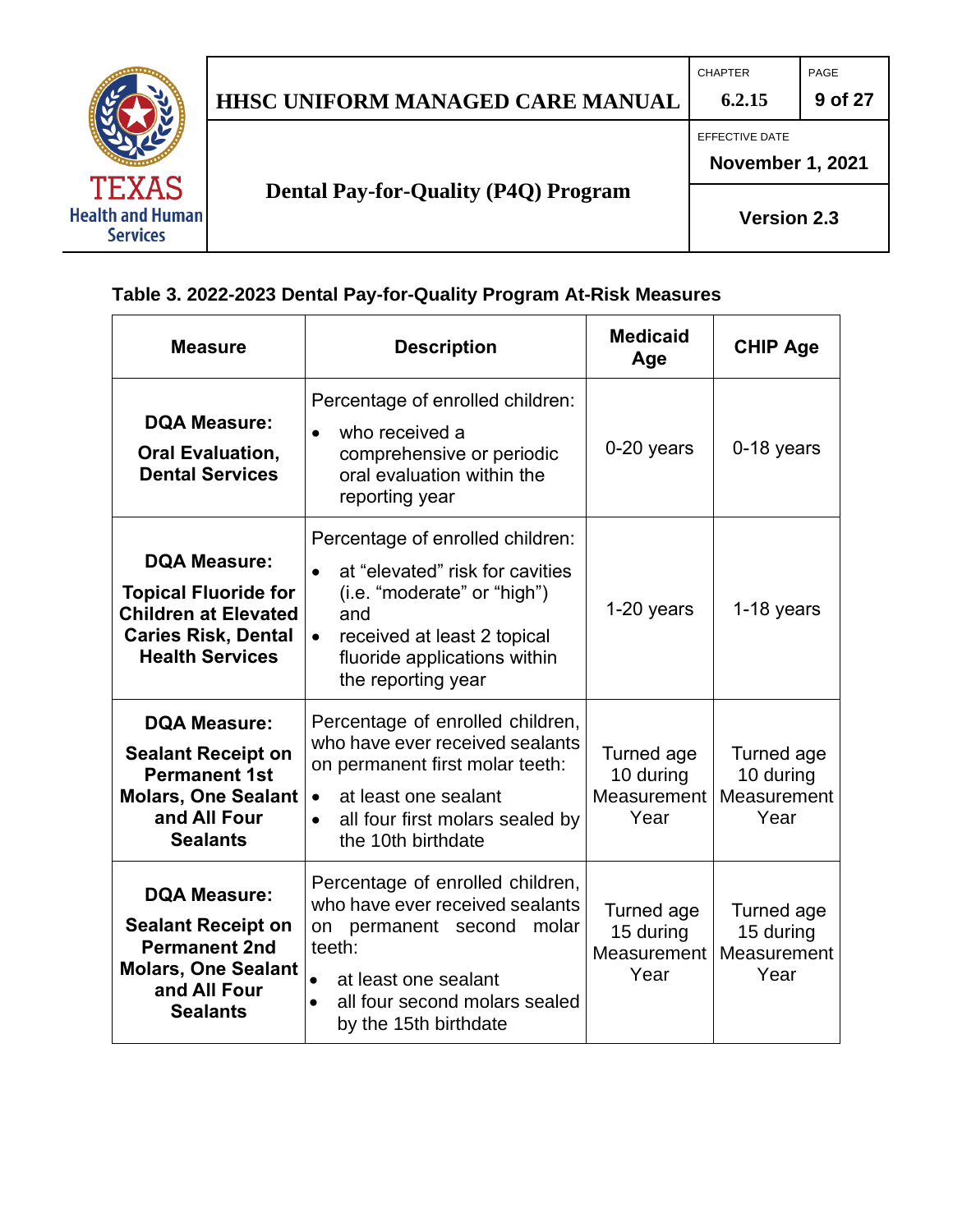|                                                            |                                             | <b>CHAPTER</b>          | PAGE     |
|------------------------------------------------------------|---------------------------------------------|-------------------------|----------|
|                                                            | <b>HHSC UNIFORM MANAGED CARE MANUAL</b>     | 6.2.15                  | 10 of 27 |
|                                                            |                                             | EFFECTIVE DATE          |          |
|                                                            |                                             | <b>November 1, 2021</b> |          |
| <b>TEXAS</b><br><b>Health and Human</b><br><b>Services</b> | <b>Dental Pay-for-Quality (P4Q) Program</b> | <b>Version 2.3</b>      |          |
|                                                            |                                             |                         |          |

#### <span id="page-9-0"></span>**2. Dental P4Q Bonus Pool Measures**

Table 4 shows the measures included in the new Bonus Pool for 2022-2023.

#### **Table 4. 2022-2023 Dental Pay-for-Quality Program Bonus Pool Measures**

| <b>Measure</b>                                                                                                                                  | <b>Description</b>                                                                                                                           | <b>Medicaid</b><br>Age | <b>CHIP</b><br>Age |
|-------------------------------------------------------------------------------------------------------------------------------------------------|----------------------------------------------------------------------------------------------------------------------------------------------|------------------------|--------------------|
| <b>DQA Measure:</b><br><b>Ambulatory Care</b><br><b>Sensitive Emergency</b><br><b>Department Visits for</b><br><b>Dental Caries in Children</b> | Number of emergency department<br>(ED) visits for caries-related reasons<br>per 100,000 Member months for<br>children <sup>4</sup>           | $0 - 20$<br>years      | $0 - 18$<br>years  |
| <b>DQA Measure:</b><br><b>Care Continuity, Dental</b><br><b>Services</b>                                                                        | Percentage of all children enrolled in<br>two consecutive years who received<br>a comprehensive or periodic oral<br>evaluation in both years | $1 - 20$<br>years      | $1 - 18$<br>years  |

#### <span id="page-9-1"></span>**B. At-Risk Methodology**

In each calendar year, 1.5 percent of each Dental Contractor's capitation is at-risk of recoupment. If a Dental Contractor's performance declines beyond a certain threshold amount on the dental P4Q measures, HHSC will recoup up to 1.5 percent of the original baseline capitation. If a Dental Contractor's performance improves beyond a certain threshold amount, the Dental Contractor will be eligible to receive up to 1.5 percent of the original baseline capitation in addition to the capitation received for the year contingent on the availability of funds. Capitation percentages are spread across measures. For a measure with multiple submeasures, the measure's percentage will be split evenly among the associated submeasures. The capitation maximum by measure for 2018 and 2019 are shown in Tables 5-8. Since Measurement Year 2021, the maximum capitation at risk

<sup>4</sup> For the dental P4Q program, the reporting year is the Measurement Year.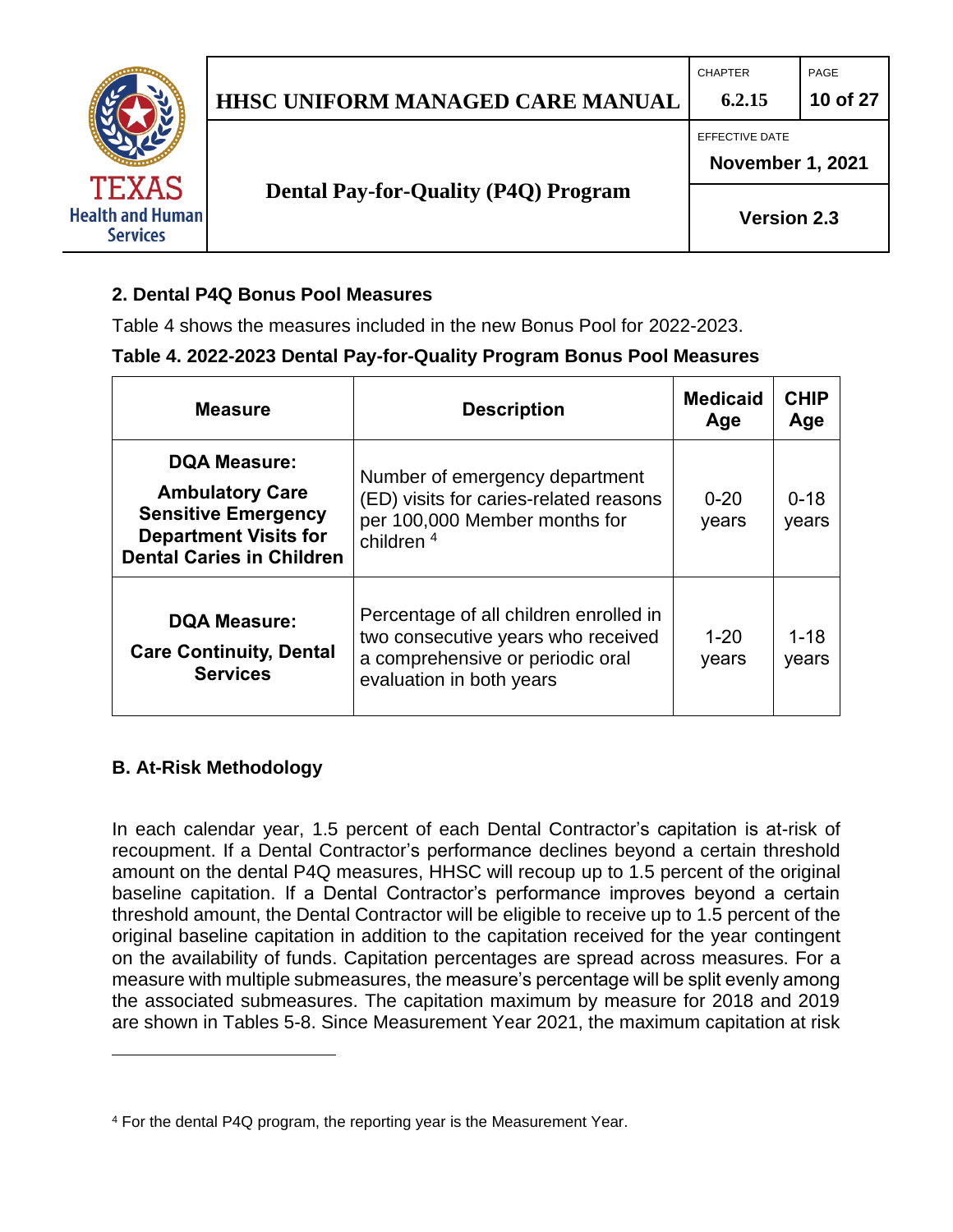## **HHSC UNIFORM MANAGED CARE MANUAL 6.2.15 11 of 27**

CHAPTER **PAGE** 

EFFECTIVE DATE



**Dental Pay-for-Quality (P4Q) Program**

**November 1, 2021**

**Version 2.3**

percentage by measure has been published in an official MCO notice on TexConnect prior to the start of the Measurement Year and updated in this chapter as soon as is feasible.

For Measurement Years 2018-2019, each Dental Contractor's Measurement Year performance was compared to rates from two years prior, referred to as the Reference Year. For example, performance for Measurement Year 2019 was compared to performance for Measurement Year 2017. Beginning with Measurement Year 2022, Measurement Year performance will be compared to the prior Measurement Year. This means Measurement Year 2022 will be compared to Measurement Year 2021.

If the net result of aggregating the results of all individual measures is greater than or equal to zero, HHSC will not recoup. If any Dental Contractor's performance decreases such that its capitation is subject to recoupment, the funds recouped will be available for distribution to another Dental Contractor.

#### <span id="page-10-0"></span>**1. Neutral Zone**

For every measure, there is a Neutral Zone describing the range of performance in the Measurement Year for which there will be no recoupment or distribution. For Measurement Year 2018, no recoupment will be assessed for performance on a measure unless the Measurement Year rate is equal to or less than -0.5 percentage points from the Reference Year rate. The -0.5 percentage points change from the Reference Year rate will be applicable in 2018 to allow for adjustments to the new model. Beginning with Measurement Year 2019, the Lower Threshold of the Neutral Zone will be the Reference Year rate.

To be eligible for a distribution, performance on a measure must be greater than the Upper Threshold of the Neutral Zone, which is shown in Tables 5-8. The Upper Threshold of the Neutral Zone is calculated based on the State Program Rate for the most recent historic two-year performance on the measure at the time of publication  $+0.5$  percentage points. The Upper Threshold of the Neutral Zone will be at least 0.5 but not exceed three percentage points. Beginning with Measurement Year 2022<sup>5</sup> , Upper Thresholds will be published in an official MCO notice on TexConnect prior to the start of the Measurement Year and updated in this chapter as soon as is feasible.

<sup>5</sup> This change originally took effect for Measurement Year 2021, but the program was suspended due to the COVID-19 pandemic.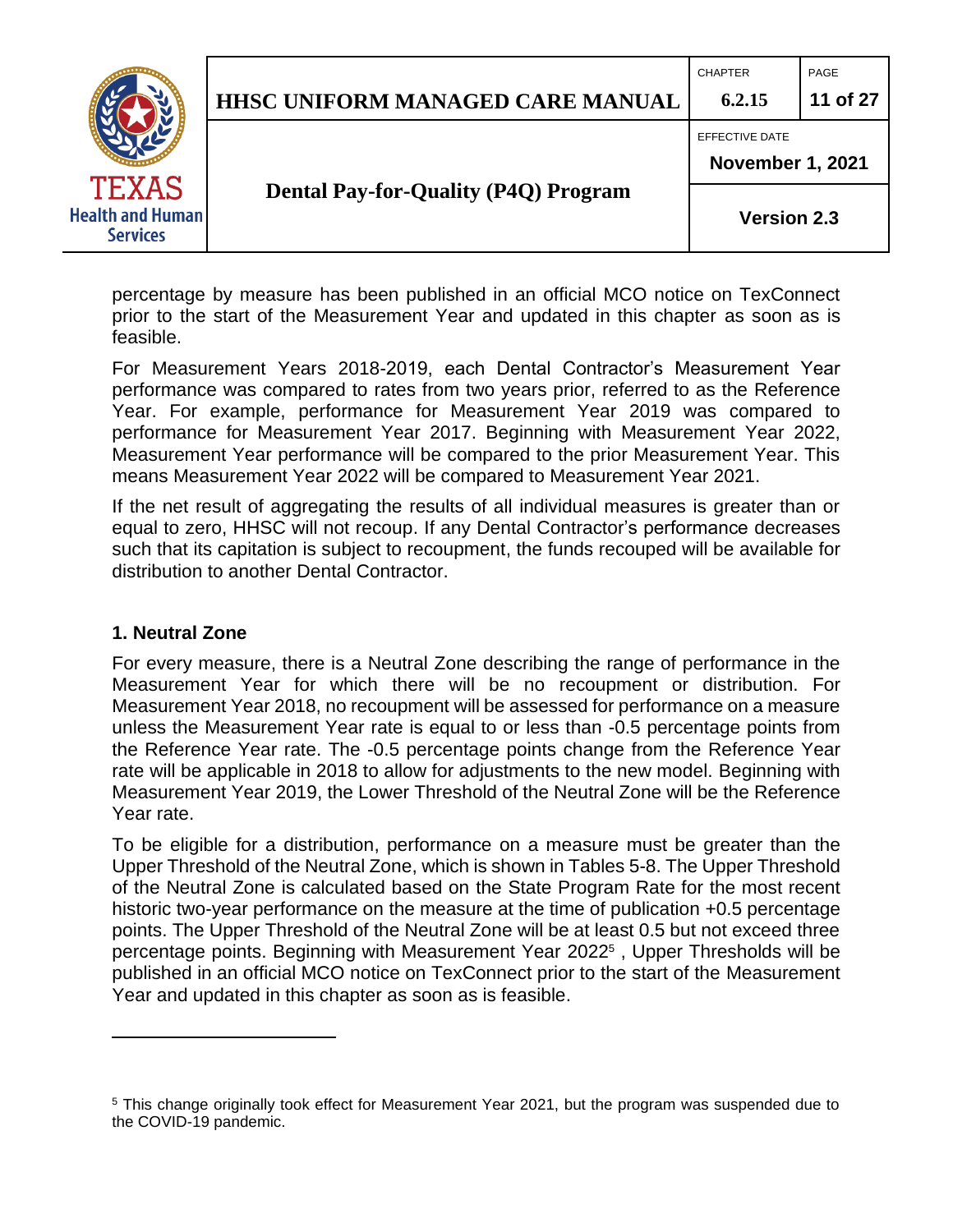

Figure 1 illustrates the general concept of the Neutral Zone.

#### **Figure 1. Recoupment and Earned Capitation Calculated for One Measure**



#### Change in Measure Rate

The diagram above shows an example Neutral Zone range of -0.5 percent < Measurement Year rate < 1 percent. The actual Neutral Zone will vary by measure and year.

For measure rates above the Upper Threshold of the Neutral Zone, distribution funds will be calculated by multiplying the number of Members above the Neutral Zone by a per-member cost and by a Multiplier, as shown in Tables 5-8 For measure rates below the Lower Threshold of the Neutral Zone, recoupments will be calculated by multiplying the number of Members below the Neutral Zone by a per-member cost and by a Multiplier, also as shown in Tables 5-8 For measures that apply to small, targeted populations (such as Members at elevated risk for dental caries), larger Multipliers will be applied than for measures with larger populations (such as all Members).

The average per-member cost data is calculated by the Texas Medicaid External Quality Review Organization (EQRO) based on statewide dental data. For Measurement Years 2018 and 2019, the per-member cost was calculated using prior year data and published in the UMCM. Beginning with Measurement Year 2022, costs will be calculated using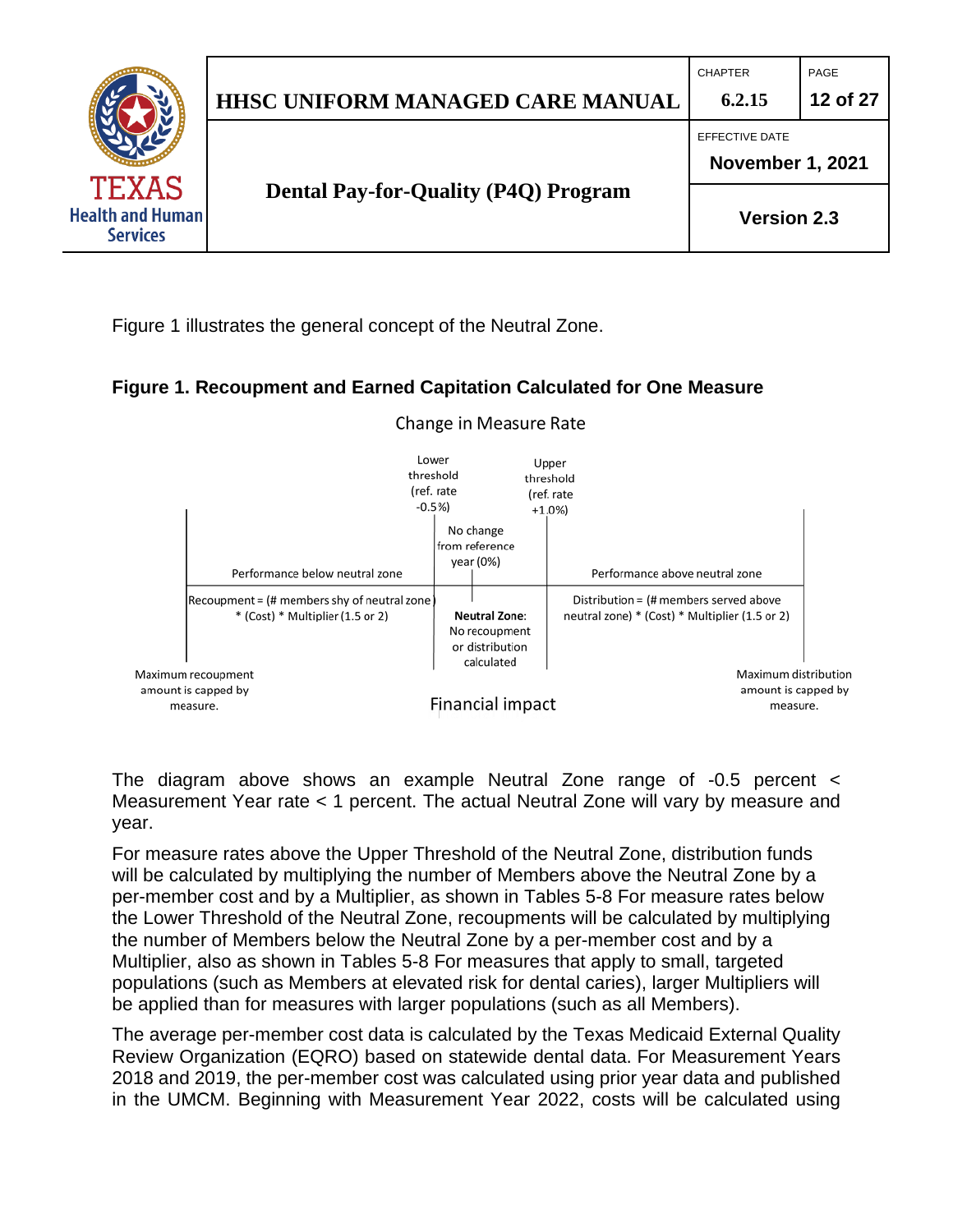# **HHSC UNIFORM MANAGED CARE MANUAL 6.2.15 13 of 27**

CHAPTER PAGE

EFFECTIVE DATE



**Dental Pay-for-Quality (P4Q) Program**

**November 1, 2021**

**Version 2.3**

prior year data, published in an official MCO notice on TexConnect prior to the start of the Measurement Year and updated in this chapter as soon as is feasible.. This allows the recoupment or distribution to more accurately reflect performance.

## **Table 5. Medicaid: 2018 Neutral Zone Methodology for Each Measure**

| <b>Measure</b>                                                                                                                                       | <b>Neutral</b><br>Zone<br>(compared<br>to<br><b>Reference</b><br>Year rate) | Average<br>Per-<br><b>Member</b><br>Cost of<br><b>Service</b> | <b>Multiplier</b> | For each<br><b>Member</b><br>below/above<br><b>Neutral Zone,</b><br>recoupment/<br>distribution is<br><b>Multiplier times</b><br>average cost. | Cap on<br>recoupment<br>or<br>distribution |
|------------------------------------------------------------------------------------------------------------------------------------------------------|-----------------------------------------------------------------------------|---------------------------------------------------------------|-------------------|------------------------------------------------------------------------------------------------------------------------------------------------|--------------------------------------------|
| <b>DQA Oral</b><br>Evaluation,<br><b>Dental</b><br><b>Services</b>                                                                                   | $-0.5%$ to<br>2.0%                                                          | \$83                                                          | 1.5               | $= $83 * 1.5$                                                                                                                                  | 1% capitation                              |
| <b>DQA Topical</b><br><b>Fluoride for</b><br><b>Children at</b><br><b>Elevated</b><br><b>Caries Risk,</b><br><b>Dental Health</b><br><b>Services</b> | $-0.5%$ to<br>3.0%                                                          | \$29                                                          | $\overline{2}$    | $= $29 * 2$                                                                                                                                    | 0.25%<br>capitation                        |
| <b>DQA Sealants</b><br>for 6-9 year-<br>old Children<br>at Elevated<br><b>Risk, Dental</b><br><b>Services</b>                                        | $-0.5%$ to<br>1.5%                                                          | \$79                                                          | 2                 | $= $79 * 2$                                                                                                                                    | 0.125%<br>capitation                       |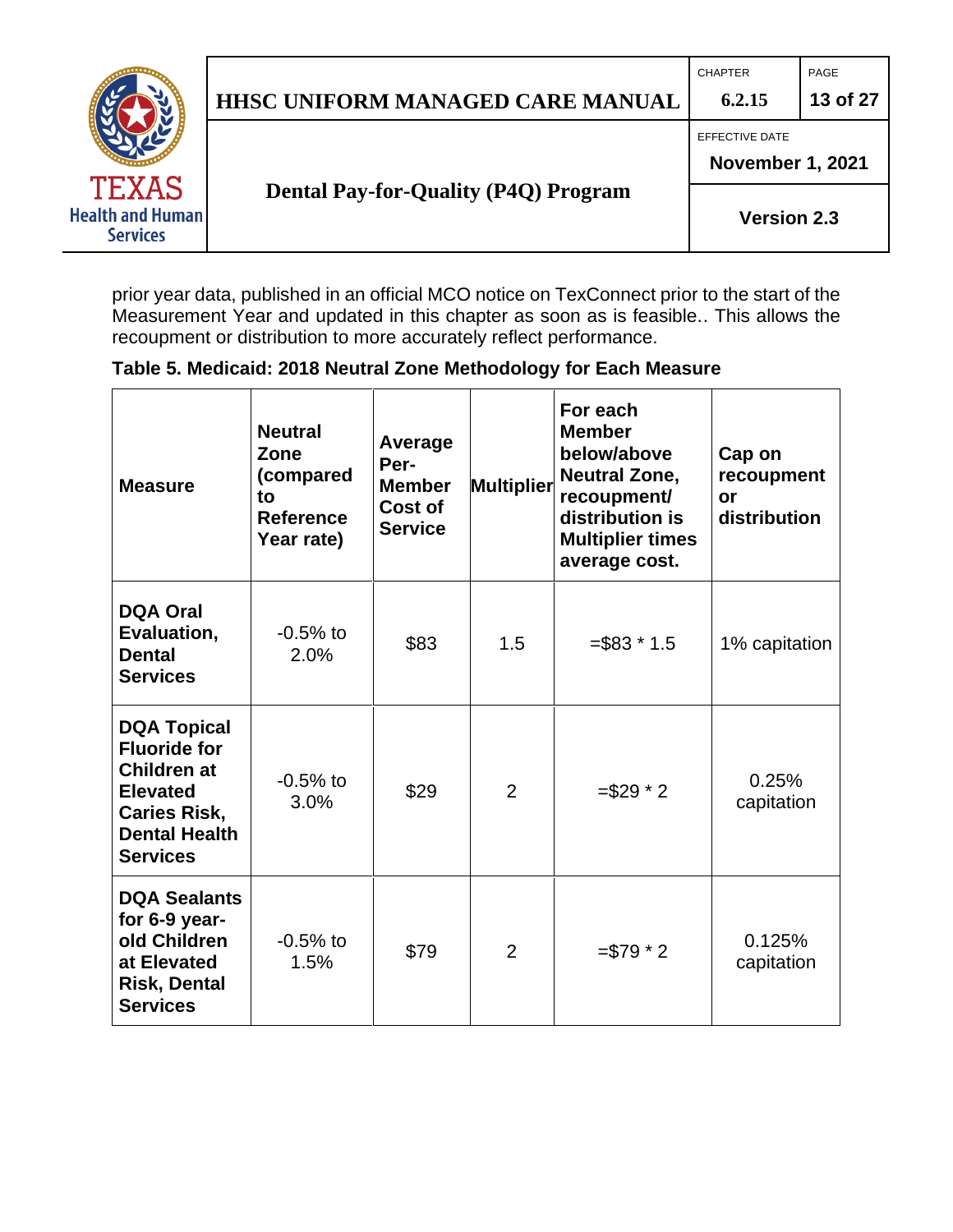### CHAPTER PAGE **HHSC UNIFORM MANAGED CARE MANUAL 6.2.15 14 of 27** EFFECTIVE DATE **November 1, 2021 Dental Pay-for-Quality (P4Q) Program** XAS **Health and Human Version 2.3 Services**  $\overline{\Gamma}$

| <b>Measure</b>                                                                                                     | <b>Neutral</b><br>Zone<br>(compared<br>to<br><b>Reference</b><br>Year rate) | Average<br>Per-<br><b>Member</b><br>Cost of<br><b>Service</b> | <b>Multiplier</b> | For each<br><b>Member</b><br>below/above<br><b>Neutral Zone,</b><br>recoupment/<br>distribution is<br><b>Multiplier times</b><br>average cost. | Cap on<br>recoupment<br>or<br>distribution |
|--------------------------------------------------------------------------------------------------------------------|-----------------------------------------------------------------------------|---------------------------------------------------------------|-------------------|------------------------------------------------------------------------------------------------------------------------------------------------|--------------------------------------------|
| DQA Sealants<br>for $10-14$ year-<br>lold Children at<br><b>Elevated Risk,</b><br><b>Dental</b><br><b>Services</b> | $-0.5%$ to<br>1.5%                                                          | 2<br>\$63                                                     |                   | $= $63 * 2$                                                                                                                                    | 0.125%<br>capitation                       |

#### **Table 6. CHIP: 2018 Neutral Zone Methodology for Each Measure**

| <b>Measure</b>                                                     | <b>Neutral</b><br>Zone<br>(compared<br>to<br><b>Reference</b><br>Year rate) | Average<br>Per-<br><b>Multiplier</b><br><b>Member</b><br>Cost of<br><b>Service</b> |     | For each<br><b>Member</b><br>below/above<br><b>Neutral Zone,</b><br>recoupment/<br>distribution is<br><b>Multiplier times</b><br>average cost. | Cap on<br>recoupment<br>or<br>distribution <sup>6</sup> |
|--------------------------------------------------------------------|-----------------------------------------------------------------------------|------------------------------------------------------------------------------------|-----|------------------------------------------------------------------------------------------------------------------------------------------------|---------------------------------------------------------|
| <b>DQA Oral</b><br>Evaluation,<br><b>Dental</b><br><b>Services</b> | $-0.5%$ to<br>3.0%                                                          | \$42                                                                               | 1.5 | $= $42 * 1.5$                                                                                                                                  | 1% capitation                                           |

<sup>6</sup> The cap applies to each Dental Contractor's own Premium Payments and applies separately to Children's Medicaid Dental Services and to CHIP.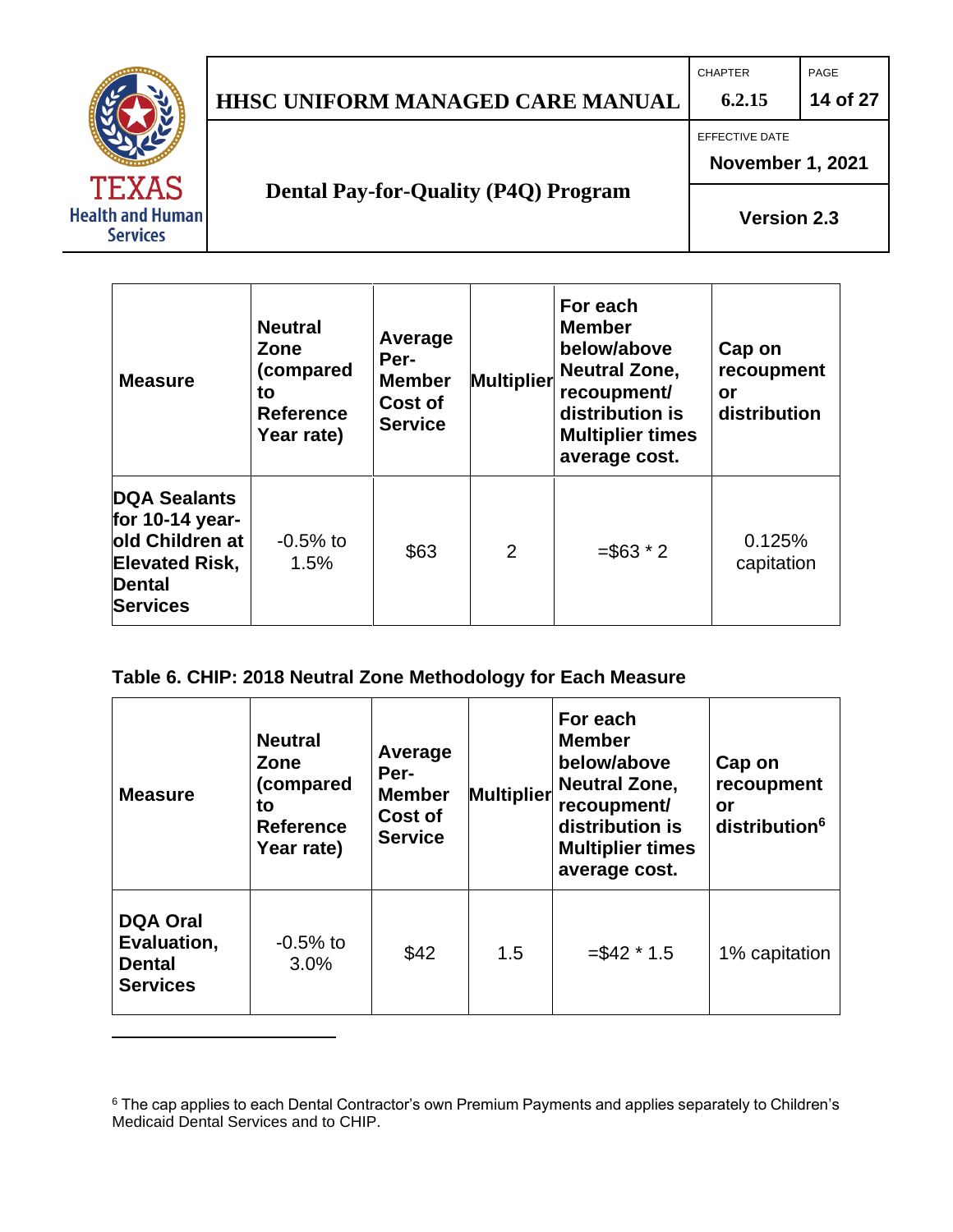# **HHSC UNIFORM MANAGED CARE MANUAL 6.2.15 15 of 27**

CHAPTER PAGE

EFFECTIVE DATE



# **Dental Pay-for-Quality (P4Q) Program**

**November 1, 2021**

**Version 2.3**

| <b>Measure</b>                                                                                                                                       | <b>Neutral</b><br>Zone<br>(compared<br>to<br><b>Reference</b><br>Year rate) | Average<br>Per-<br><b>Member</b><br>Cost of<br><b>Service</b> | <b>Multiplier</b> | For each<br><b>Member</b><br>below/above<br><b>Neutral Zone,</b><br>recoupment/<br>distribution is<br><b>Multiplier times</b><br>average cost. | Cap on<br>recoupment<br>or<br>distribution <sup>6</sup> |
|------------------------------------------------------------------------------------------------------------------------------------------------------|-----------------------------------------------------------------------------|---------------------------------------------------------------|-------------------|------------------------------------------------------------------------------------------------------------------------------------------------|---------------------------------------------------------|
| <b>DQA Topical</b><br><b>Fluoride for</b><br><b>Children at</b><br><b>Elevated</b><br><b>Caries Risk,</b><br><b>Dental Health</b><br><b>Services</b> | $-0.5%$ to<br>3.0%                                                          | \$30                                                          | 2                 | $= $30 * 2$                                                                                                                                    | 0.25%<br>capitation                                     |
| <b>DQA Sealants</b><br>for 6-9 year-<br>old Children<br>at Elevated<br><b>Risk, Dental</b><br><b>Services</b>                                        | $-0.5\%$ to 1%                                                              | \$81                                                          | 2                 | $= $81 * 2$                                                                                                                                    | 0.125%<br>capitation                                    |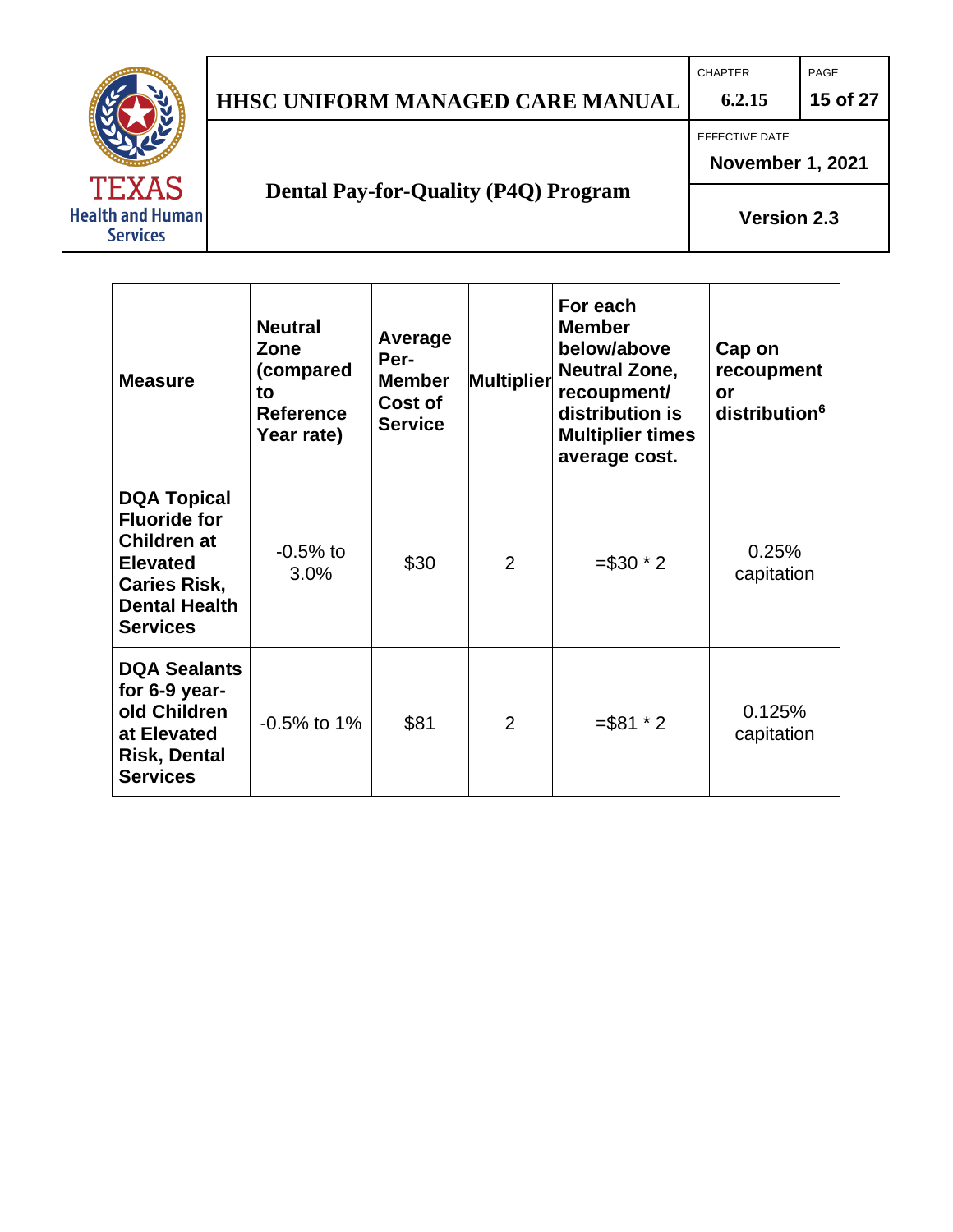

## **Table 7. Medicaid: 2019 Neutral Zone Methodology for Each Measure**

| <b>Measure</b>                                                                                                                                                            | <b>Neutral Zone</b><br>(compared<br>to Reference<br>Year rate) | Average<br>Per-<br>Cost of<br><b>Service</b> | <b>Member Multiplier</b> | For each Member<br>below/above<br><b>Neutral Zone,</b><br>recoupment/<br>distribution is<br><b>Multiplier times</b><br>average cost. | Cap on<br>recoupment<br><b>or</b><br>distribution |
|---------------------------------------------------------------------------------------------------------------------------------------------------------------------------|----------------------------------------------------------------|----------------------------------------------|--------------------------|--------------------------------------------------------------------------------------------------------------------------------------|---------------------------------------------------|
| <b>DQA</b><br><b>Measure</b><br>Oral<br>Evaluation,<br><b>Dental</b><br><b>Services</b>                                                                                   | 0% to 2.0%                                                     | \$83                                         | 1.5                      | $= $83 * 1.5$                                                                                                                        | 1.125%<br>capitation                              |
| <b>DQA</b><br><b>Measure</b><br><b>Topical</b><br><b>Fluoride for</b><br><b>Children at</b><br><b>Elevated</b><br><b>Caries Risk,</b><br><b>Dental</b><br><b>Services</b> | 0% to 3.0%                                                     | \$29                                         | $\overline{2}$           | $= $29 * 2$                                                                                                                          | 0.375%<br>capitation                              |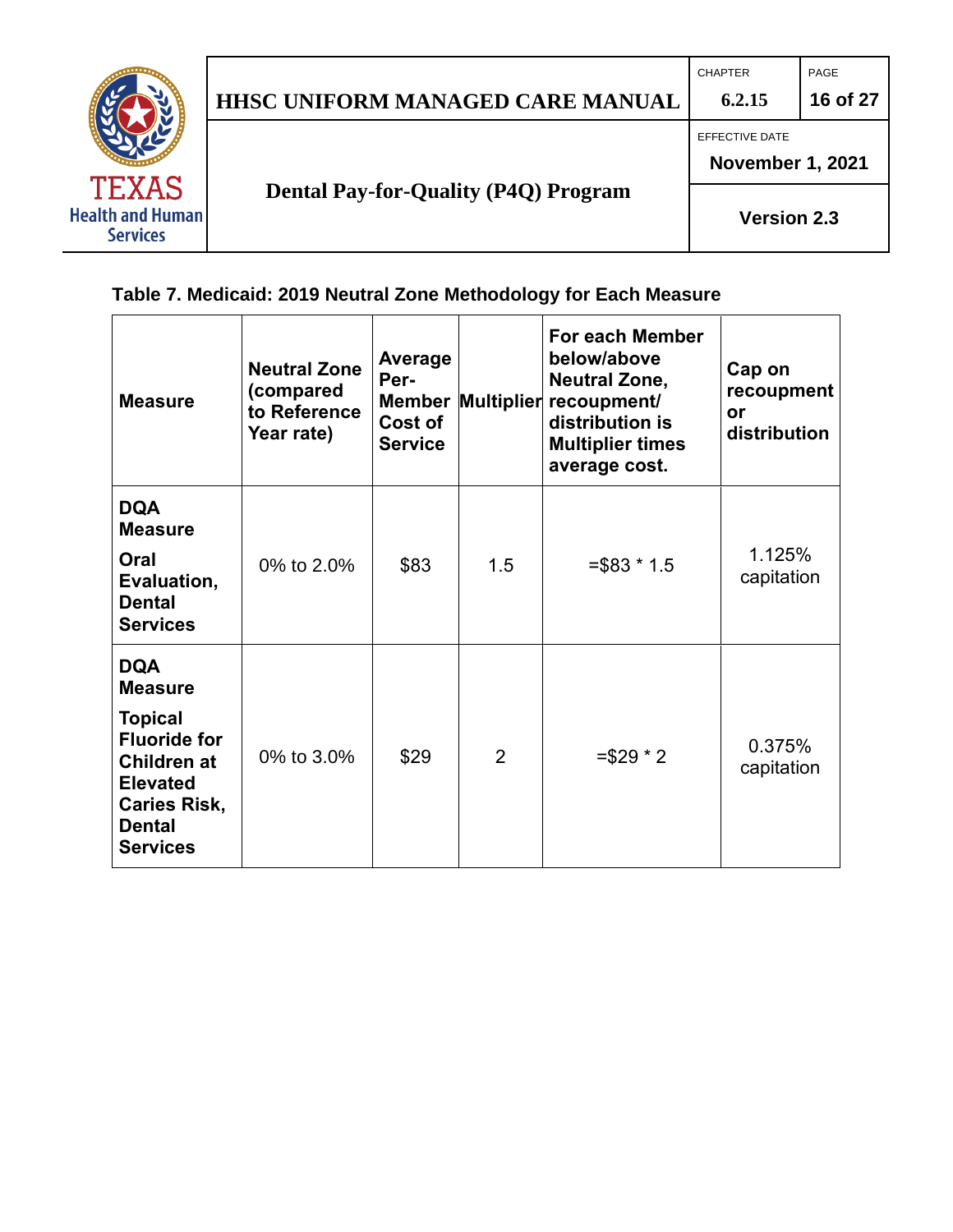

### **Table 8. CHIP: 2019 Neutral Zone Methodology for Each Measure**

| <b>Measure</b>                                                                                                                                                            | <b>Neutral Zone</b><br>(compared to<br><b>Reference</b><br>Year rate) | Average<br>Per-<br><b>Member</b><br>Cost of<br><b>Service</b> | Multiplier     | For each<br><b>Member</b><br>below/above<br><b>Neutral Zone,</b><br>recoupment/<br>distribution is<br><b>Multiplier times</b><br>average cost. | Cap on<br>recoupment<br>or<br>distribution <sup>7</sup> |
|---------------------------------------------------------------------------------------------------------------------------------------------------------------------------|-----------------------------------------------------------------------|---------------------------------------------------------------|----------------|------------------------------------------------------------------------------------------------------------------------------------------------|---------------------------------------------------------|
| <b>DQA</b><br><b>Measure</b><br>Oral<br>Evaluation,<br><b>Dental</b><br><b>Services</b>                                                                                   | 0% to 3.0%                                                            | \$42                                                          | 1.5            | $= $42 * 1.5$                                                                                                                                  | 1.125%<br>capitation                                    |
| <b>DQA</b><br><b>Measure</b><br><b>Topical</b><br><b>Fluoride for</b><br><b>Children at</b><br><b>Elevated</b><br><b>Caries Risk,</b><br><b>Dental</b><br><b>Services</b> | 0% to 3.0%                                                            | \$30                                                          | $\overline{2}$ | $= $30 * 2$                                                                                                                                    | 0.375%<br>capitation                                    |

#### <span id="page-16-0"></span>**C. Bonus Pool Methodology**

Beginning with Measurement Year 2021, a set of Bonus Pool measures was established to encourage improvement on measures not included in the At-Risk Measures. When

<sup>7</sup> The cap applies to each Dental Contractor's own Premium Payments and applies separately to Children's Medicaid Dental Services and to CHIP.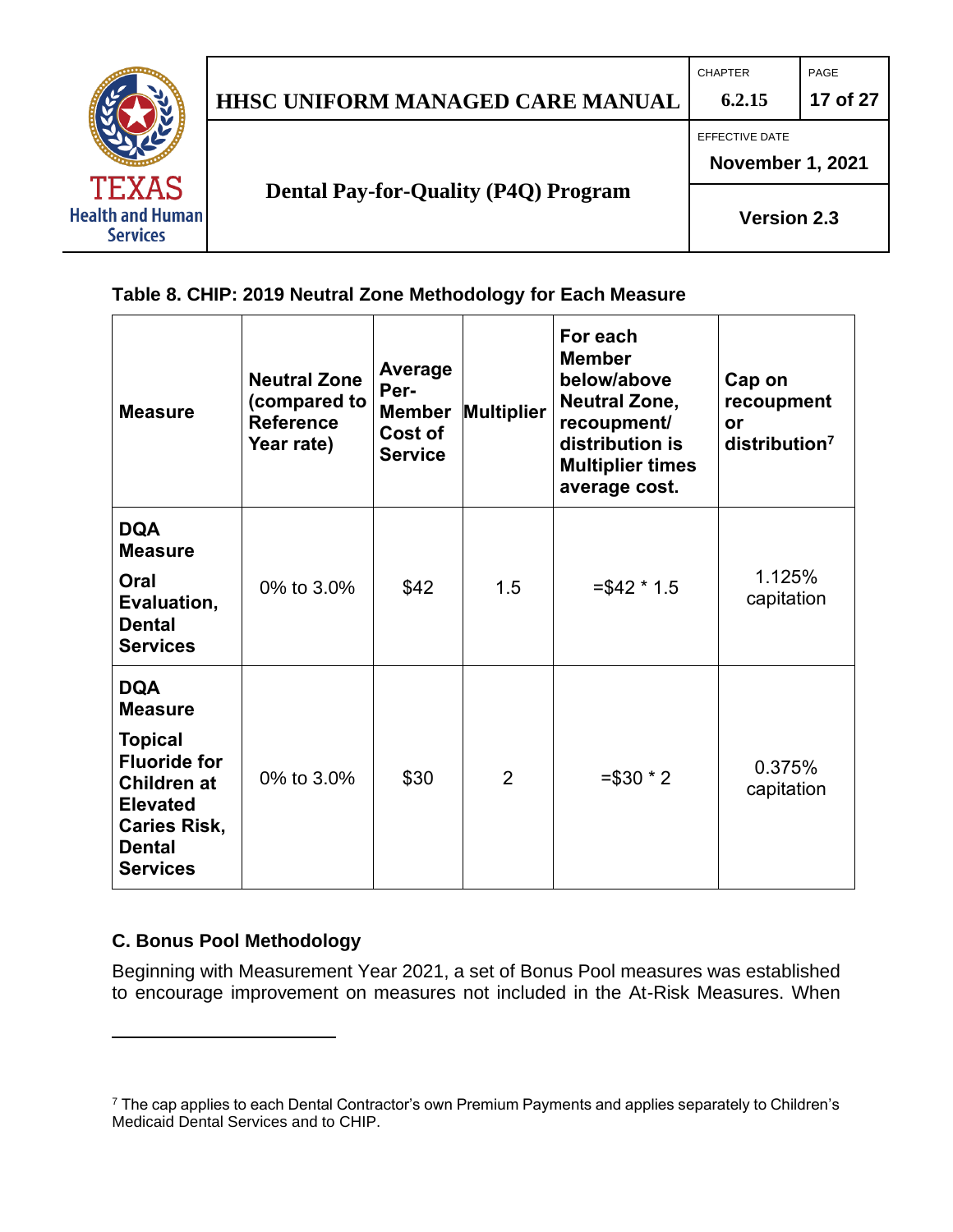|                                                            |                                             | <b>CHAPTER</b>                            | PAGE     |
|------------------------------------------------------------|---------------------------------------------|-------------------------------------------|----------|
|                                                            | <b>HHSC UNIFORM MANAGED CARE MANUAL</b>     | 6.2.15                                    | 18 of 27 |
| <b>TEXAS</b><br><b>Health and Human</b><br><b>Services</b> |                                             | EFFECTIVE DATE<br><b>November 1, 2021</b> |          |
|                                                            | <b>Dental Pay-for-Quality (P4Q) Program</b> | <b>Version 2.3</b>                        |          |

HHSC recoups more funds than it disperses for the At-Risk Measures, the remaining funds will be included in a Bonus Pool. DMOs will be able to be able to earn bonus points for every full percentage point of increase beyond five percentage points for the Care Continuity measure or every full 0.1 decrease beyond 0.5 for the Emergency Department Visit measure as compared to the State Program Rate for the Reference Year. The Reference Year is the prior Measurement Year as described in section B. At-Risk Methodology. Points will be weighted according to market share separately for Medicaid and CHIP. Then Bonus Pool funds will be distributed proportionally by program. Bonus Pool funds will only be available when HHSC recoups more than it distributes for the At-Risk Measures.

An example calculation is shown in Table 11 in section E of this chapter.

#### <span id="page-17-0"></span>**D. Exceptions**

#### <span id="page-17-1"></span>**1. New Dental Contractors**

New Dental Contractors will be excluded from the P4Q program until two years after the first full Measurement Year of participation in the Children's Medicaid Dental Services or CHIP Dental program.

For example, a new contractor joining the program on September 1, 2020, would be eligible for the 2023 P4Q program two years after their first full Measurement Year in the program (January 1 to December 31, 2021).

#### <span id="page-17-2"></span>**2. Low Denominators**

Any DMO with a low denominator, as defined in the official Quality of Care reporting provided by the EQRO, on a measure in a given year is excluded for that measure. The DMO would not be held at risk and would not receive a distribution for that measure but would be accountable to all other measures and eligible for recoupment or distribution for overall program performance.

#### <span id="page-17-3"></span>**3. Data Errors**

If there is a significant error in a DMO's Encounter Data, HHSC may recoup up to the maximum percentage for each affected measure. If all measures are affected, HHSC may recoup the full 1.5 percent of At-Risk Capitation.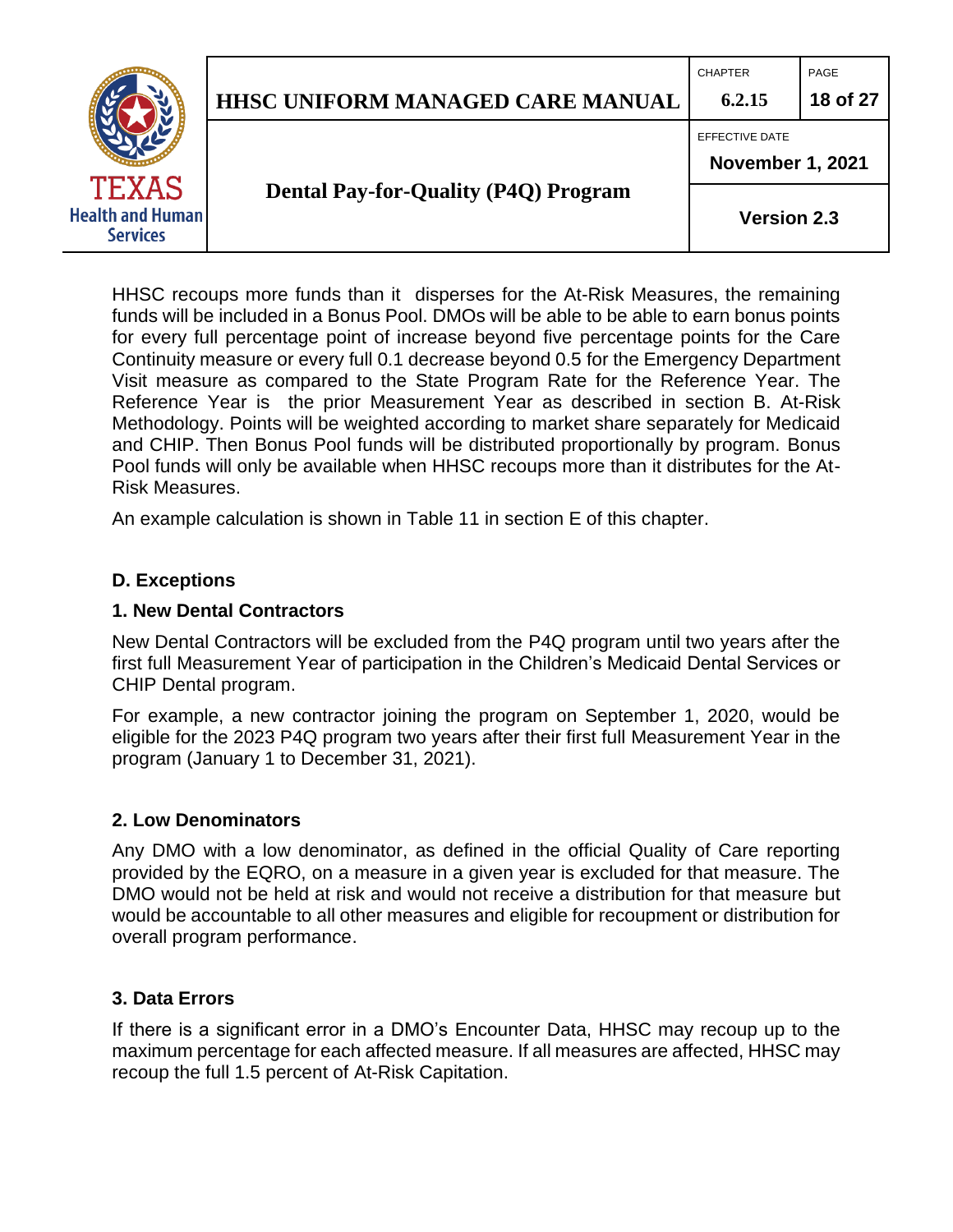

CHAPTER **PAGE** 

EFFECTIVE DATE



**Dental Pay-for-Quality (P4Q) Program**

**November 1, 2021**

**Version 2.3**

### <span id="page-18-0"></span>**4. Earnings Over Five Percent of Capitation**

Federal regulations limit incentive distributions to five percent of capitation payments. If a DMO has merited incentive distributions in an amount that exceeds five percent of its capitation, HHSC will retain any funds in excess of the five percent limit.

### <span id="page-18-1"></span>**E. Dental Pay-for-Quality Recoupment and Distribution**

In the dental P4Q program, a portion of each dental health plan's capitation is held at-risk and is subject to recoupment based on the Dental Contractors' performance, as described in this chapter. Dental Contractors are also eligible to potentially receive a distribution of funds, as described in this chapter. The process that will be used to recoup and distribute funds based on Dental Contractors' dental P4Q performance is described below.

#### <span id="page-18-2"></span>**1. Example Recoupment**

This is an example using a fictitious denominator and Reference Year rate to show how a recoupment is calculated for a single measure.

In Table 9, Dental Contractor A would need to serve 1,500,000 out of its 2,500,000 eligible Members in 2022 to match the Reference Year's Medicaid oral evaluation rate (60 percent). In this example, the Neutral Zone is assumed to be the same as 2019 at 59.5 to 62.0 percent.

**Table 9. Dental Contractor A: Oral Evaluation for Children at Elevated Caries Risk, Dental Health Services Measure in Medicaid 2022 Measurement Year**

| 2021<br>Rate | Lower<br><b>Threshold</b><br>of the<br><b>Neutral</b><br>Zone | Lower<br><b>Threshold</b><br>Count | <b>Upper</b><br><b>Threshold</b><br>of the<br><b>Neutral</b><br>Zone | <b>Upper</b><br><b>Threshold</b><br><b>Count</b> | 2022<br>Rate<br>(Actual) | 2022<br><b>Count</b><br><b>Below</b><br>Lower<br><b>Threshold</b><br>of the<br><b>Neutral</b><br>Zone |
|--------------|---------------------------------------------------------------|------------------------------------|----------------------------------------------------------------------|--------------------------------------------------|--------------------------|-------------------------------------------------------------------------------------------------------|
| 60.00%       | 59.50%                                                        | 1,487,500                          | 62.00%                                                               | 1,550,000                                        | 59.46%                   | 1,000                                                                                                 |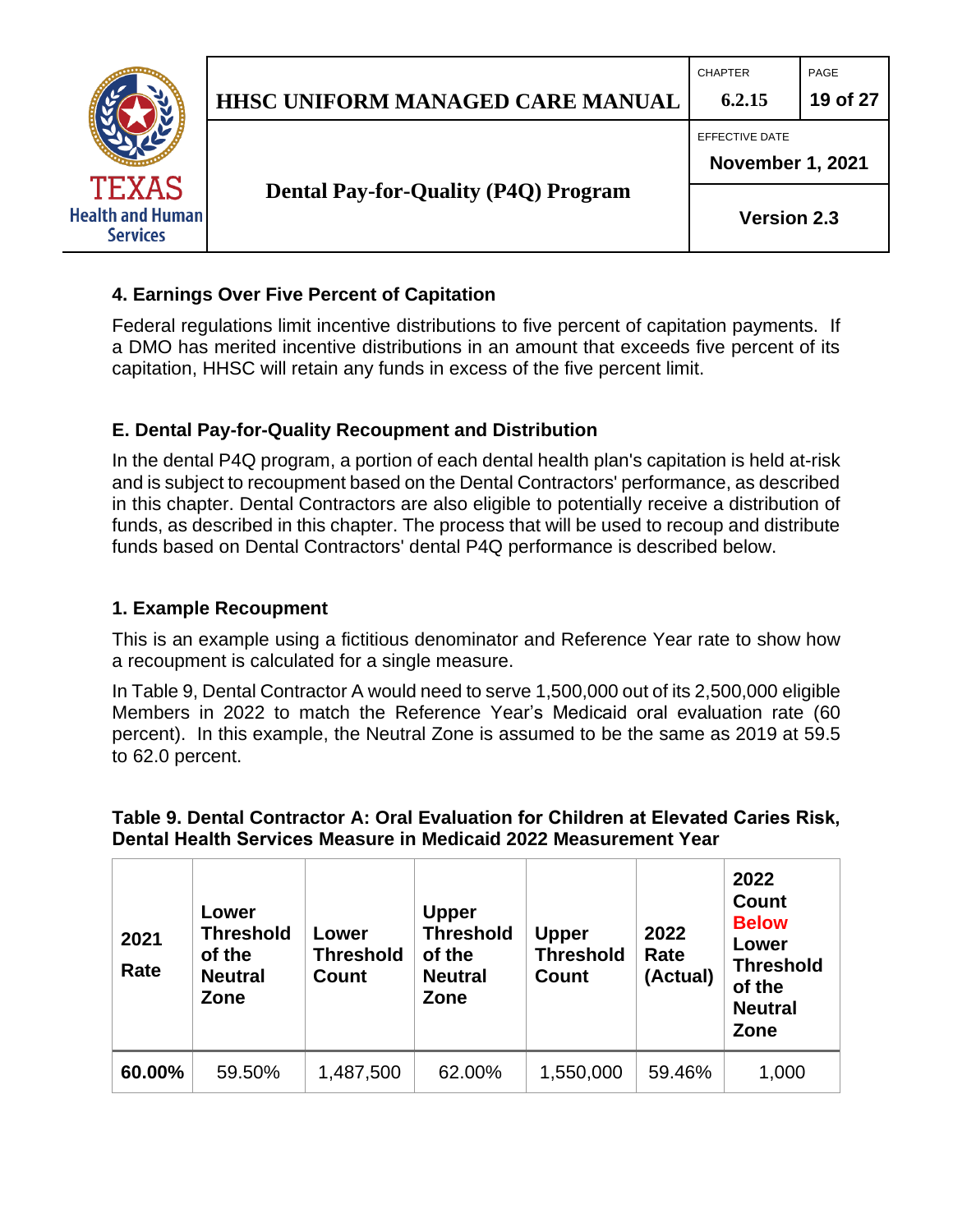

CHAPTER PAGE

EFFECTIVE DATE



**Dental Pay-for-Quality (P4Q) Program**

**November 1, 2021**

**Version 2.3**

The Lower Threshold of the Neutral Zone, or 59.5 percent of the 2022 denominator, equals 1,487,500 children. Dental Contractor A serves 1,486,500 children in the oral evaluation measure, which is 1,000 children less than the Lower Threshold of the Neutral Zone. In this example, the average cost per Member and Multiplier are assumed to be the same as 2019 at \$83 and 1.5, respectively.

The recoupment calculation for this measure is:

 $(1,000 \text{ Members})$  \*  $(\$83)$  \*  $(1.5 \text{ Multiplier})$  = Recoupment of \$124,500.00

The recoupment is capped by each measure. In this example, the maximum recoupment that could be assessed would be one percent of Dental Contractor A's Medicaid capitation.

### <span id="page-19-0"></span>**2. Example Distribution**

This is an example using a fictitious denominator and Reference Year rate to show how a distribution is calculated for a single measure.

In Table 10, Dental Contractor A would need to serve 720,000 of its 1,800,000 eligible Members in 2022 to match the Reference Year's Medicaid topical fluoride rate (40 percent). In this example, the Neutral Zone is assumed to be the same as 2019 at 39.5 to 43.0 percent.

|  | Table 10. Dental Contractor A: Topical Fluoride for Children at Elevated Caries |  |  |  |  |
|--|---------------------------------------------------------------------------------|--|--|--|--|
|  | Risk, Dental Health Services Measure in Medicaid in 2022 Measurement Year       |  |  |  |  |

| <b>2021Rate</b> | Lower<br><b>Threshold</b><br>of the<br><b>Neutral</b><br>Zone | Lower<br><b>Threshold</b><br>Count | <b>Upper</b><br><b>Threshold</b><br>of the<br><b>Neutral</b><br>Zone | <b>Upper</b><br><b>Threshold</b><br><b>Count</b> | 2022<br>Rate<br>(Actual) | 2022<br><b>Count</b><br><b>Above</b><br><b>Upper</b><br><b>Threshold</b><br>of the<br><b>Neutral</b><br>Zone |
|-----------------|---------------------------------------------------------------|------------------------------------|----------------------------------------------------------------------|--------------------------------------------------|--------------------------|--------------------------------------------------------------------------------------------------------------|
| 40.00%          | 39.50%                                                        | 711,000                            | 43.00%                                                               | 774,000                                          | 43.05%                   | 1,000                                                                                                        |

The Upper Threshold of the Neutral Zone, or 43 percent of the 2022 denominator, equals 774,000 children. Dental Contractor A serves 775,000 eligible Members, which is 1,000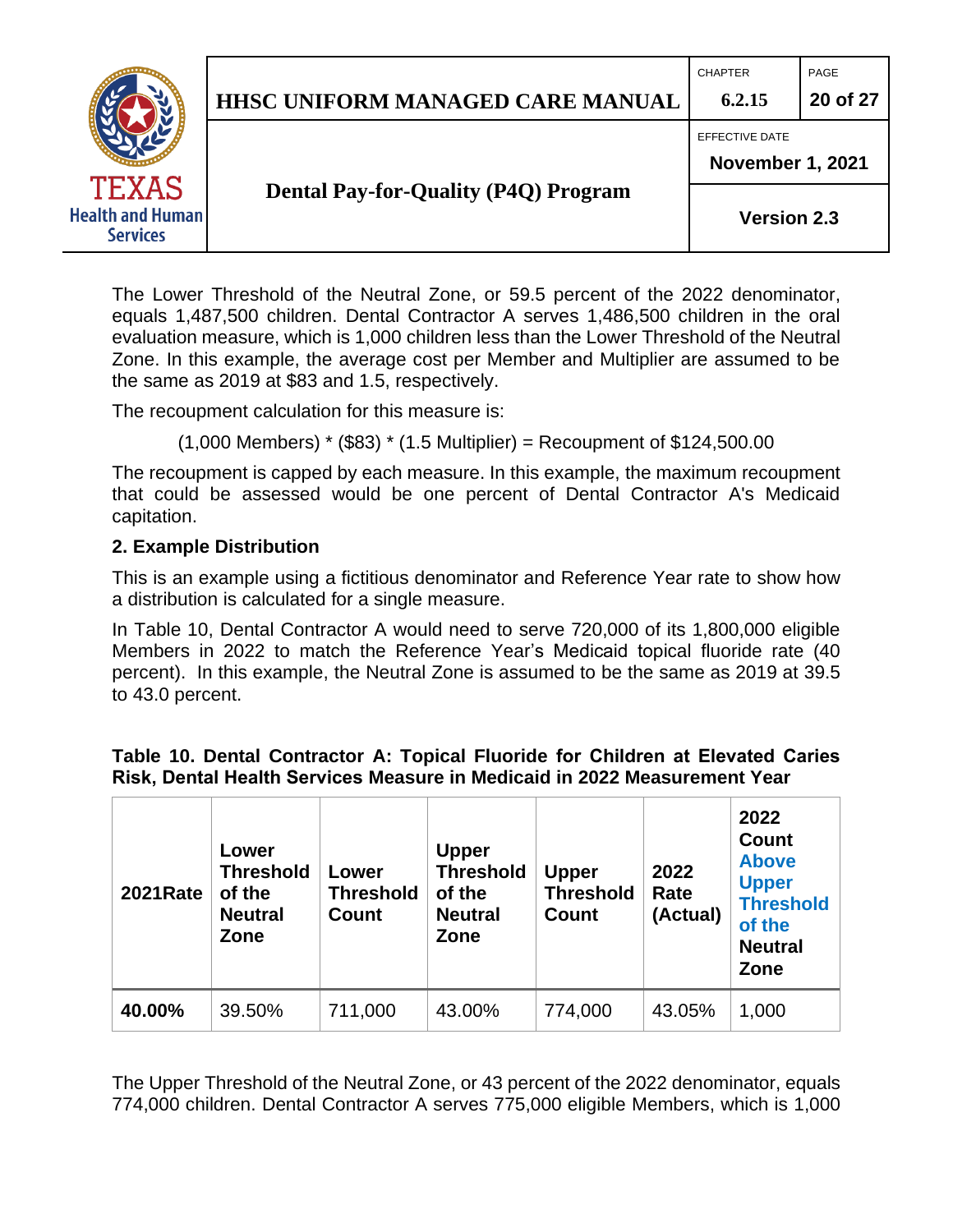## **HHSC UNIFORM MANAGED CARE MANUAL 6.2.15 21 of 27**

CHAPTER **PAGE** 

EFFECTIVE DATE



respectively.

### **Dental Pay-for-Quality (P4Q) Program**

**Version 2.3**

**November 1, 2021**

more than the Upper Threshold of the Neutral Zone. In this example, the average cost per Member and Multiplier are assumed to be the same as 2019 at \$29 and 2,

The distribution calculation for this measure is:

 $(1,000$  Members)  $*$  (\$29)  $*$  (2 Multiplier) = Potential Distribution of \$58,000.00

The distribution is capped by each measure. In this example, the maximum distribution that could be calculated would be 0.25 percent of Dental Contractor A's Medicaid capitation.

### <span id="page-20-0"></span>**3. Example Bonus Pool Distribution**

Contingent on the availability of funds, plans may be eligible to receive an additional distribution based on performance on the Bonus Pool Measures listed in Section II.A.2 of this chapter. Table 11 shows an example Bonus Pool calculation.

First, the points are assigned based on plan performance. (In this example, two plans earned points for Medicaid but not CHIP) Next, the market share is calculated, and the points are reapportioned based on relative market share. Then, each plan's adjusted points are converted into a percentage adjusted points/total of adjusted points). Finally, the percentage of overall points is multiplied by the Bonus Pool amount for the relevant program. (In this example, \$10,000 is available for distribution in Medicaid.) Bonus Pool distributions are calculated separately for Medicaid and CHIP.

| <b>Table 11. Bonus Pool Calculation for Medicaid</b> |
|------------------------------------------------------|
|------------------------------------------------------|

| <b>Dental</b><br><b>Contractor</b> | <b>Points</b> | <b>Market</b><br><b>Share</b> | <b>Adjusted</b><br><b>Points</b> | $\%$<br><b>Adjusted</b><br><b>Points</b> | <b>Medicaid</b><br><b>Bonus</b><br>Pool | <b>Plan</b><br><b>Bonus</b><br>Pool<br><b>Share</b> |
|------------------------------------|---------------|-------------------------------|----------------------------------|------------------------------------------|-----------------------------------------|-----------------------------------------------------|
| A                                  | 4             | 42%                           | 1.68                             | 60.00%                                   | \$10,000                                | \$6,000                                             |
| В                                  | 2             | 56%                           | 1.12                             | 40.00%                                   | \$10,000                                | \$4,000                                             |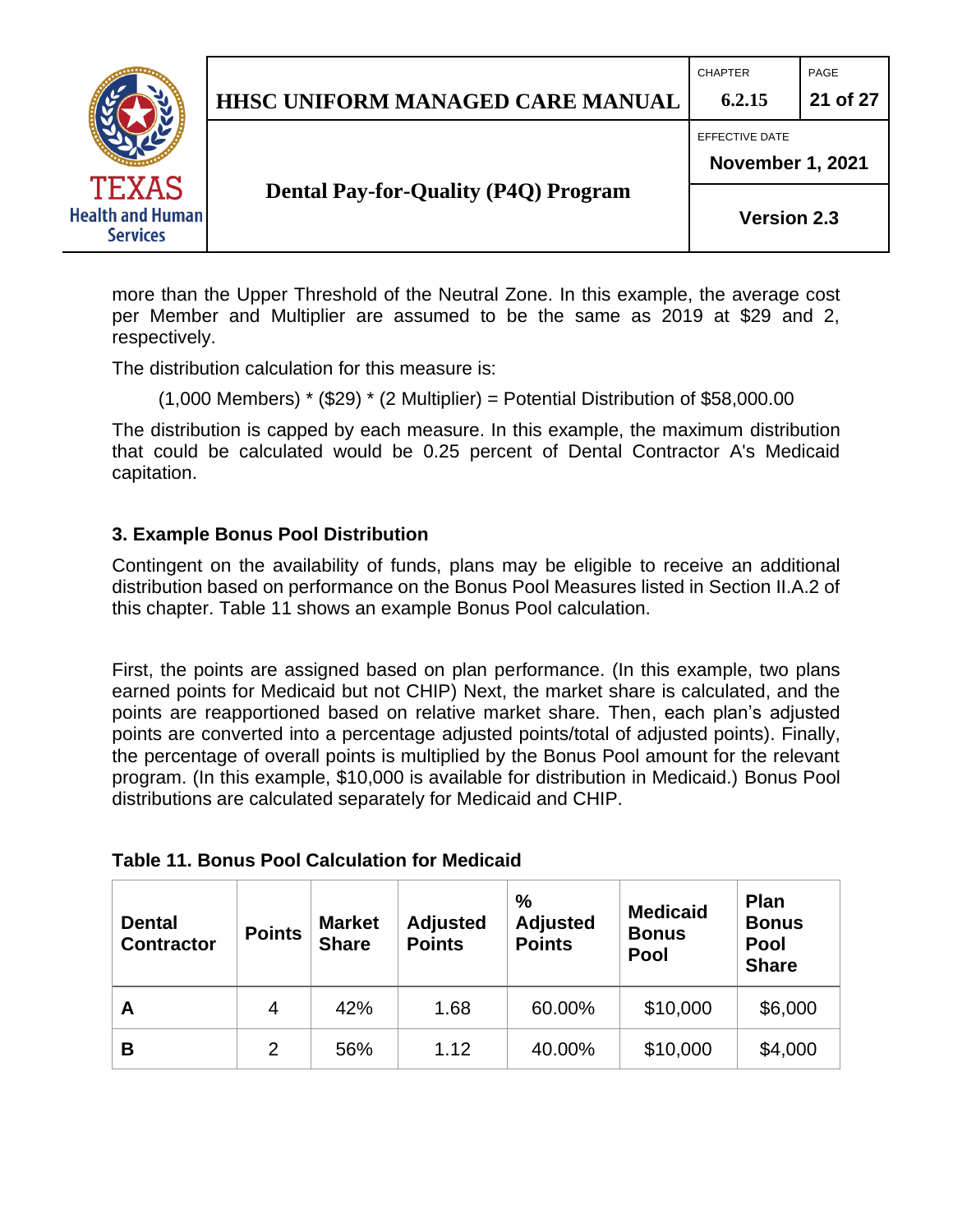

#### <span id="page-21-0"></span>**4. Example Final Calculations**

After a financial result for each measure is calculated, these are added together for each plan. Using the two examples above and other hypothetical results, the grand total for Dental Contractor A might be added up as follows:

### **Table 12. Dental Contractor A: Grand Total**

| Program                 | <b>Measure</b>                                                                                              | <b>Recoupment or Earned</b><br><b>Capitation for Each</b><br><b>Measure</b> |
|-------------------------|-------------------------------------------------------------------------------------------------------------|-----------------------------------------------------------------------------|
| <b>Medicaid At-Risk</b> | DQA Measure:                                                                                                | $-$124,500$                                                                 |
|                         | <b>Oral Evaluation, Dental</b><br><b>Services</b>                                                           |                                                                             |
| <b>Medicaid At-Risk</b> | DQA Measure:                                                                                                | \$58,000                                                                    |
|                         | <b>Topical Fluoride for</b><br><b>Children at Elevated</b><br>Caries Risk, Dental Health<br><b>Services</b> |                                                                             |
| <b>CHIP At-Risk</b>     | DQA Measure:                                                                                                | \$101,500                                                                   |
|                         | <b>Oral Evaluation, Dental</b><br><b>Services</b>                                                           |                                                                             |
| <b>CHIP At-Risk</b>     | DQA Measure:                                                                                                | \$65,000                                                                    |
|                         | <b>Topical Fluoride for</b><br><b>Children at Elevated</b><br>Caries Risk, Dental Health<br><b>Services</b> |                                                                             |
| <b>At-Risk Subtotal</b> | <b>All At-Risk Measures</b>                                                                                 | \$100,000                                                                   |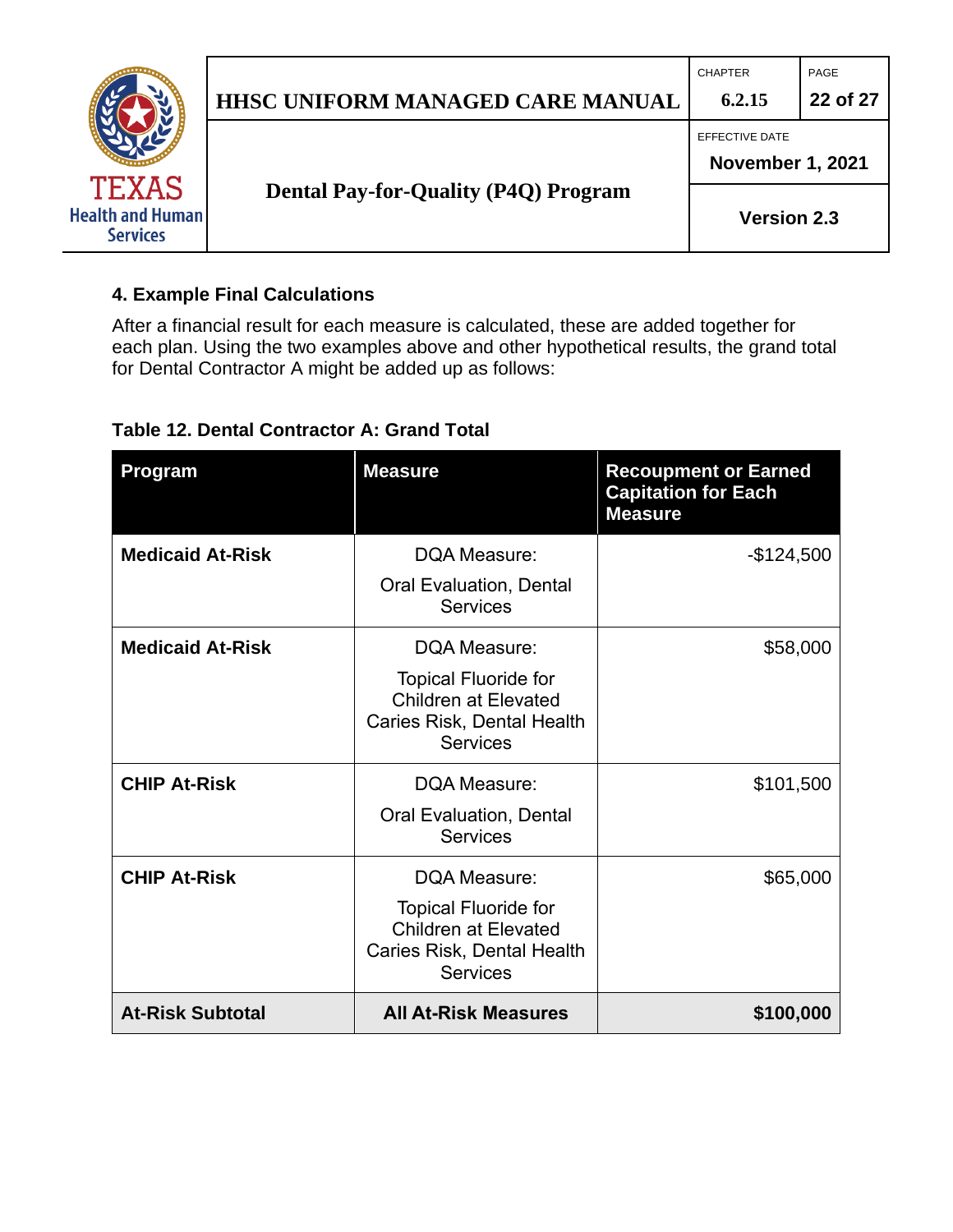

## **HHSC UNIFORM MANAGED CARE MANUAL 6.2.15 23 of 27**

CHAPTER PAGE

EFFECTIVE DATE

**November 1, 2021**

**Dental Pay-for-Quality (P4Q) Program**

**Version 2.3**

| <b>Program</b>             | <b>Measure</b>                                                                                                    | <b>Recoupment or Earned</b><br><b>Capitation for Each</b><br><b>Measure</b> |
|----------------------------|-------------------------------------------------------------------------------------------------------------------|-----------------------------------------------------------------------------|
| <b>Medicaid Bonus Pool</b> | DQA Measure:                                                                                                      | \$6,000                                                                     |
|                            | <b>Ambulatory Care Sensitive</b><br><b>Emergency Department</b><br><b>Visits for Dental Caries in</b><br>Children |                                                                             |
|                            | <b>AND</b>                                                                                                        |                                                                             |
|                            | Care Continuity, Dental<br><b>Services</b>                                                                        |                                                                             |
| <b>CHIP Bonus Pool</b>     | DQA Measure:                                                                                                      | \$0                                                                         |
|                            | <b>Ambulatory Care Sensitive</b><br><b>Emergency Department</b><br><b>Visits for Dental Caries in</b><br>Children |                                                                             |
|                            | <b>AND</b>                                                                                                        |                                                                             |
|                            | <b>Care Continuity, Dental</b><br><b>Services</b>                                                                 |                                                                             |
| <b>Bonus Pool Subtotal</b> | <b>All Bonus Pool Measures</b>                                                                                    | \$6,000                                                                     |
| <b>Grand Total</b>         | <b>All Measures</b>                                                                                               | \$106,000                                                                   |

Table 12 provides an example of a grand total that is positive. When the distributions and recoupments for performance on all measures are added together, the grand total may be:

- $$0 = No$  overall recoupment or distribution
- Negative = Recoupment overall (capped at 1.5 percent of capitation)
- Positive = No recoupment; eligible for distribution payment above At-Risk Capitation (capped at 5 percent of capitation)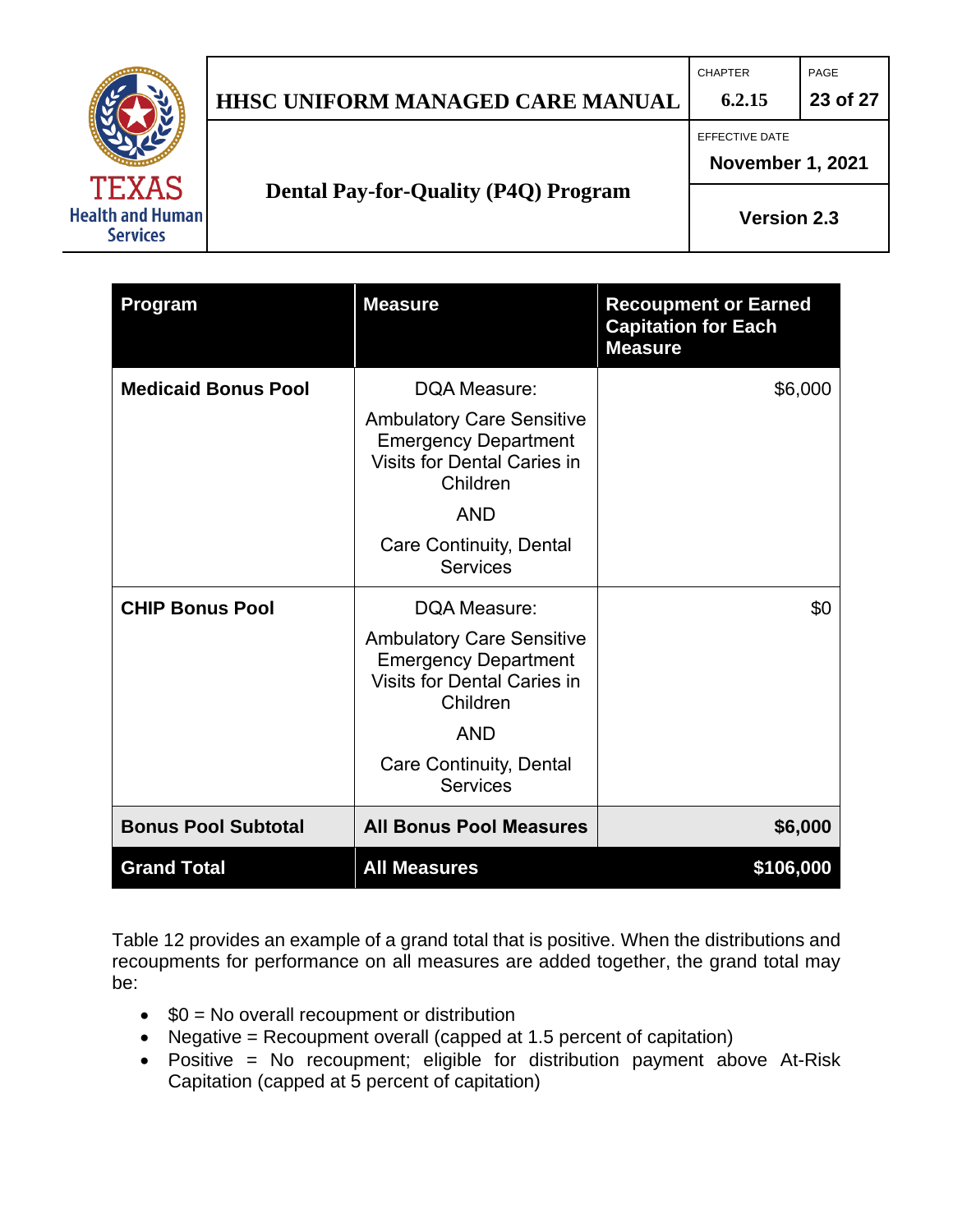

CHAPTER **PAGE** 

EFFECTIVE DATE

**Health and Human Services** 

**Dental Pay-for-Quality (P4Q) Program**

**November 1, 2021**

**Version 2.3**

Please note: There is no guarantee that any distribution payment funds will be available for either the At-Risk Measures or the Bonus Pool Measures. The Dental Contractor can only receive funds above its own At-Risk Capitation if funds are available due to recoupment from another Dental Contractor.

### **Table 13. HHS Action Based on Dental Contractor's Performance**

| <b>Performance</b> | <b>Declines</b>                                                                | No Change                     | <b>Improves</b>                                                                                                         |
|--------------------|--------------------------------------------------------------------------------|-------------------------------|-------------------------------------------------------------------------------------------------------------------------|
| <b>HHS Action</b>  | Recoup amount from<br>baseline capitation<br>(capped at 1.5% of<br>capitation) | Do not recoup.                | Do not recoup.<br>*Additional distribution<br>only if funds are<br>available due to<br>recoupment from<br>another plan. |
| <b>Dental Plan</b> | Recoupment                                                                     |                               | Additional<br>distribution                                                                                              |
| <b>Receives</b>    | <b>Baseline</b><br>capitation                                                  | <b>Baseline</b><br>capitation | <b>Baseline</b><br>capitation                                                                                           |

### <span id="page-23-0"></span>**F. Notification of Results**

HHSC will provide Dental Contractors the opportunity to review and dispute Measure results during a separate review process as part of the EQRO Quality of Care reporting review in the spring and fall. This process will be detailed in a TexConnect notice and in process documents posted to the Resources section of the Texas Healthcare Learning Collaborative Portal [\(https://thlcportal.com/resources/\)](https://thlcportal.com/resources/). If Member-level data is requested, the cost associated with pulling the data is the responsibility of the requesting Dental Contractor. HHSC may waive that cost at the agency's discretion. Once that review is complete, the Measure results are considered final for use in the P4Q program.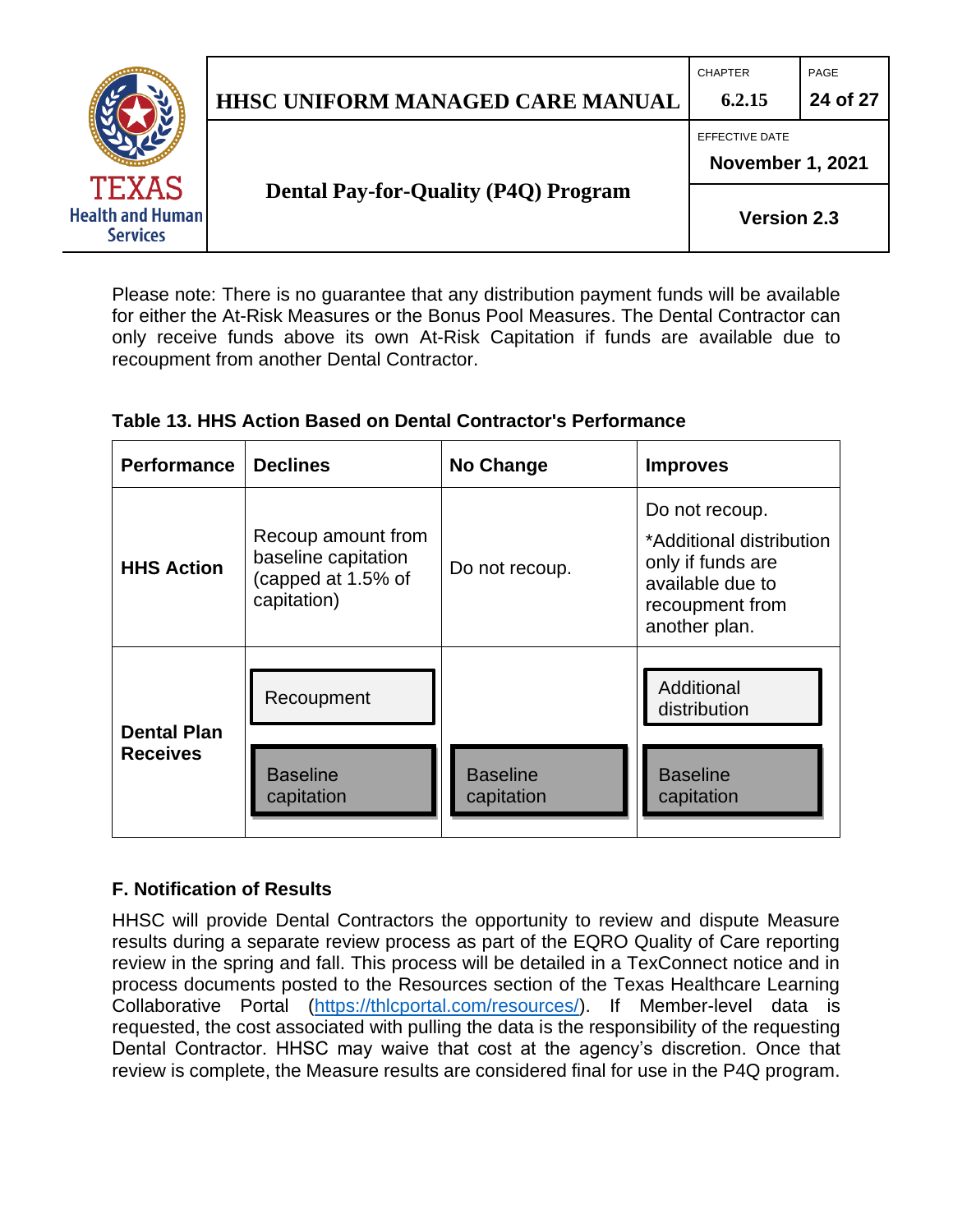

CHAPTER PAGE



**Dental Pay-for-Quality (P4Q) Program**

EFFECTIVE DATE **November 1, 2021**

**Version 2.3**

After the Measure results are finalized, HHSC will calculate the dental P4Q results and verify the results with the EQRO. The At-Risk Capitation amounts used for the P4Q calculations will be based on the Premium Payment System (PPS) file. HHSC will send eligible Dental Contractors their P4Q results and amounts to be recouped or distributed. Dental Contractors may dispute the P4Q calculations within 10 business days of the notification letter's date.

For recoupment, the Dental Contractors will receive an address for payment to HHS and a deadline by which any Dental Contractors that are subject to recoupment must pay HHS. The deadline stated by HHSC will be at least 10 business days from the time of notification. The Dental Contractor will submit the recoupment payment or dispute the results by the deadline if a meeting is not required. If a meeting is required, Dental Contractors should provide a list of concerns at least 72 hours prior to the meeting time selected to allow HHSC staff to arrange for the appropriate subject matter experts to be present. Following the meeting, HHS will communicate the final determination of the amount to be recouped or distributed. This communication will include a second deadline for payment at least 10 business days from the date of the notice. Unless HHSC specifies otherwise in its notice, the recoupment payment must be made by check.

Where there is no recoupment or distribution of funds, HHSC's notification will be considered final unless the Dental Contractor disputes the results, or the results change in response to another Dental Contractor's dispute.

For distribution of funds for improvement, HHSC's notification will be considered final unless the Dental Contractor disputes the results or the results change in response to another Dental Contractor's dispute. HHSC will issue a payment voucher after all recoupments from all Dental Contractors are received.

Any questions regarding the dental P4Q program may be sent to the following e-mail address: [MCD\\_managed\\_care\\_quality@hhsc.state.tx.us.](mailto:MCD_managed_care_quality@hhsc.state.tx.us)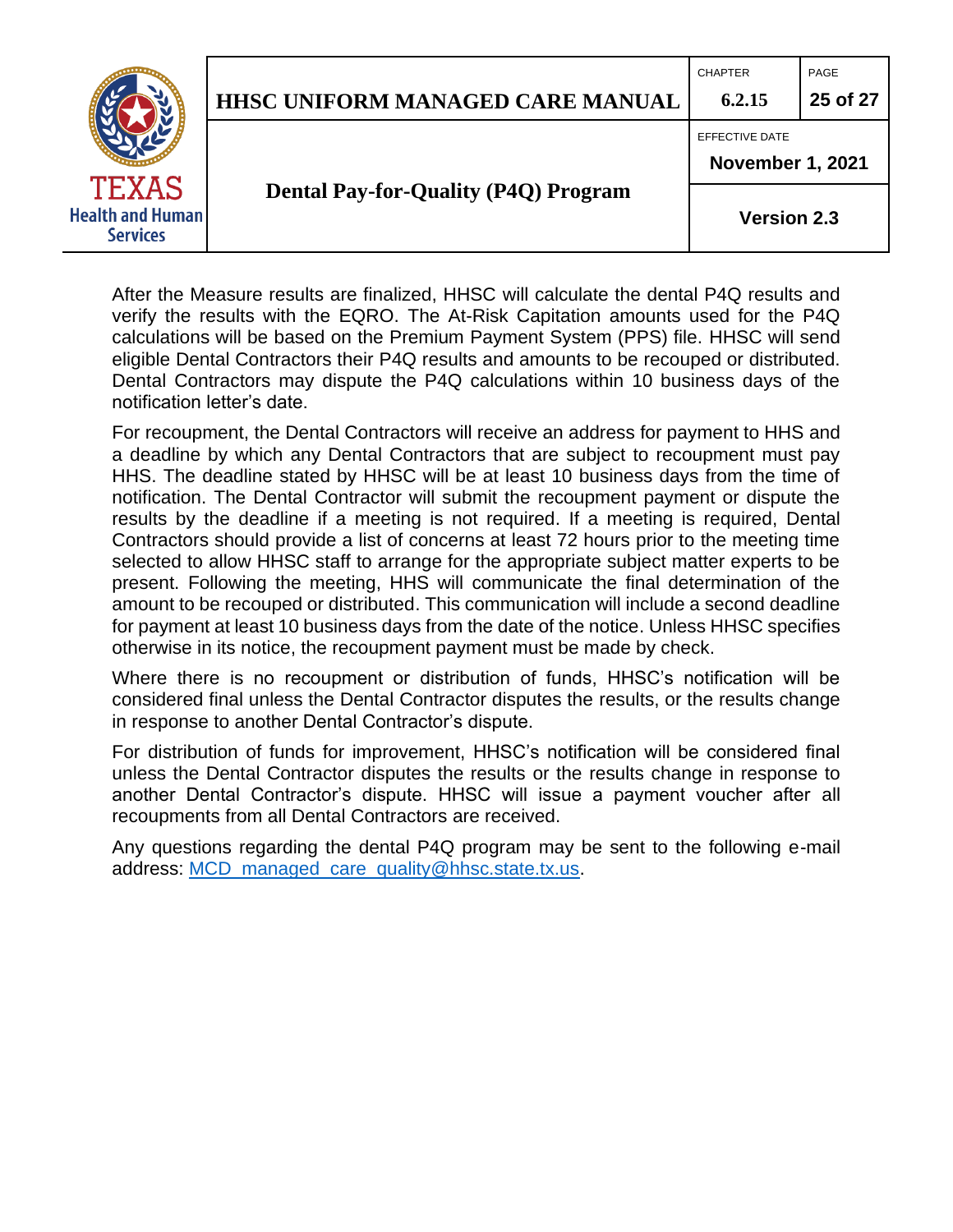

## **HHSC UNIFORM MANAGED CARE MANUAL 6.2.15 26 of 27**

**Dental Pay-for-Quality (P4Q) Program**

CHAPTER PAGE

EFFECTIVE DATE

**November 1, 2021**

**Version 2.3**

## <span id="page-25-0"></span>**G. Glossary**

| <b>Term</b>                            | <b>Definition</b>                                                                                                                                                                                                                |
|----------------------------------------|----------------------------------------------------------------------------------------------------------------------------------------------------------------------------------------------------------------------------------|
| <b>At-Risk Capitation</b>              | Maximum percent of Dental Contractor's capitation that may<br>be recouped based on performance.                                                                                                                                  |
|                                        | For 2022 P4Q Measurement Year, 1.5% capitation is at-risk                                                                                                                                                                        |
| <b>At-Risk Measure</b>                 | Measure at-risk of capitation recoupment                                                                                                                                                                                         |
| <b>Bonus Pool</b>                      | Funds recouped but not distributed as part of the overall<br>program At-Risk Measure calculation                                                                                                                                 |
| <b>Bonus Pool Measure</b>              | Measure eligible for additional distribution if funds are<br>available                                                                                                                                                           |
| <b>Dental Contractor</b>               | A dental plan providing services to eligible Texas Medicaid<br>and CHIP Members under the Texas Medicaid and CHIP<br>Dental Services Managed Care Contract.                                                                      |
| Lower Threshold of<br>the Neutral Zone | The Lower Threshold of the Neutral Zone is the point at<br>which any decline in performance does not result in<br>recoupment. For measures that improve as the rate<br>decreases, the Lower Threshold may be a larger<br>number. |
| <b>Measurement Year</b>                | Calendar year in which Dental Contractors are evaluated and<br>the year of At-Risk Capitation.                                                                                                                                   |
|                                        | Example: 2022 P4Q Measurement Year assesses<br>performance in calendar year 2022, and HHSC will<br>recoup or distribute earnings based on the calendar<br>year 2022 capitation.                                                  |
| <b>Member</b>                          | A person who has met Medicaid or CHIP eligibility criteria and<br>is enrolled in the Dental Contractor's dental plan.                                                                                                            |
| <b>Multiplier</b>                      | The Multipliers were determined to cover the cost of the<br>service plus expected cost of outreach to Members.                                                                                                                   |